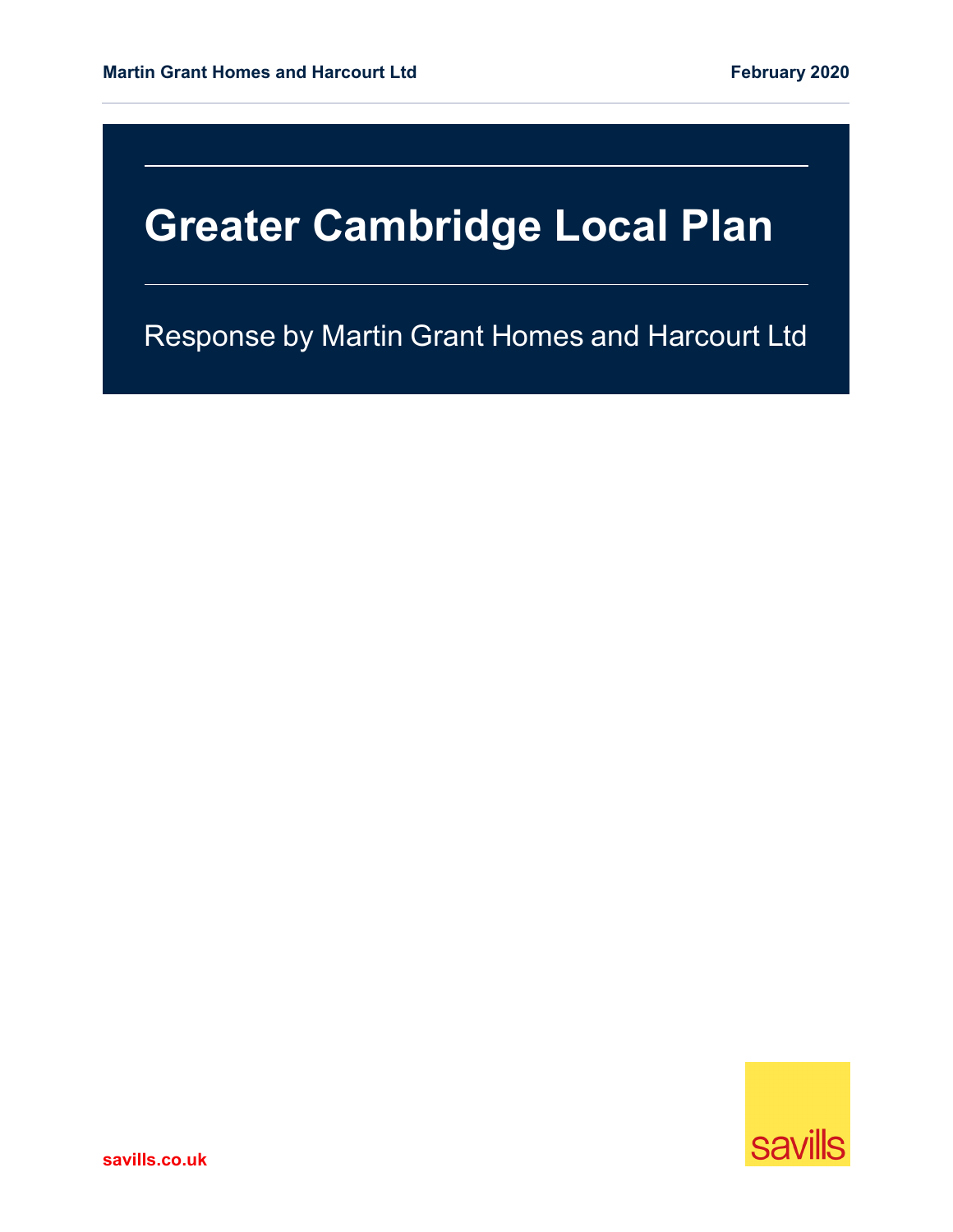**Response by Martin Grant Homes and Harcourt Ltd** 



# **Contents**

| -1.                                                        | <b>Introduction</b>                                   |              |  |
|------------------------------------------------------------|-------------------------------------------------------|--------------|--|
| 2.                                                         | <b>Issues and Options</b>                             | $\mathbf{2}$ |  |
| 3 <sub>1</sub>                                             | <b>Sustainability Appraisal Scoping Report</b>        | 14           |  |
| 4.                                                         | <b>Sustainability Appraisal of Issues and Options</b> | 20           |  |
| <b>Appendices</b>                                          |                                                       |              |  |
| Appendix 1 North Cambourne: self-contained and modal shift |                                                       |              |  |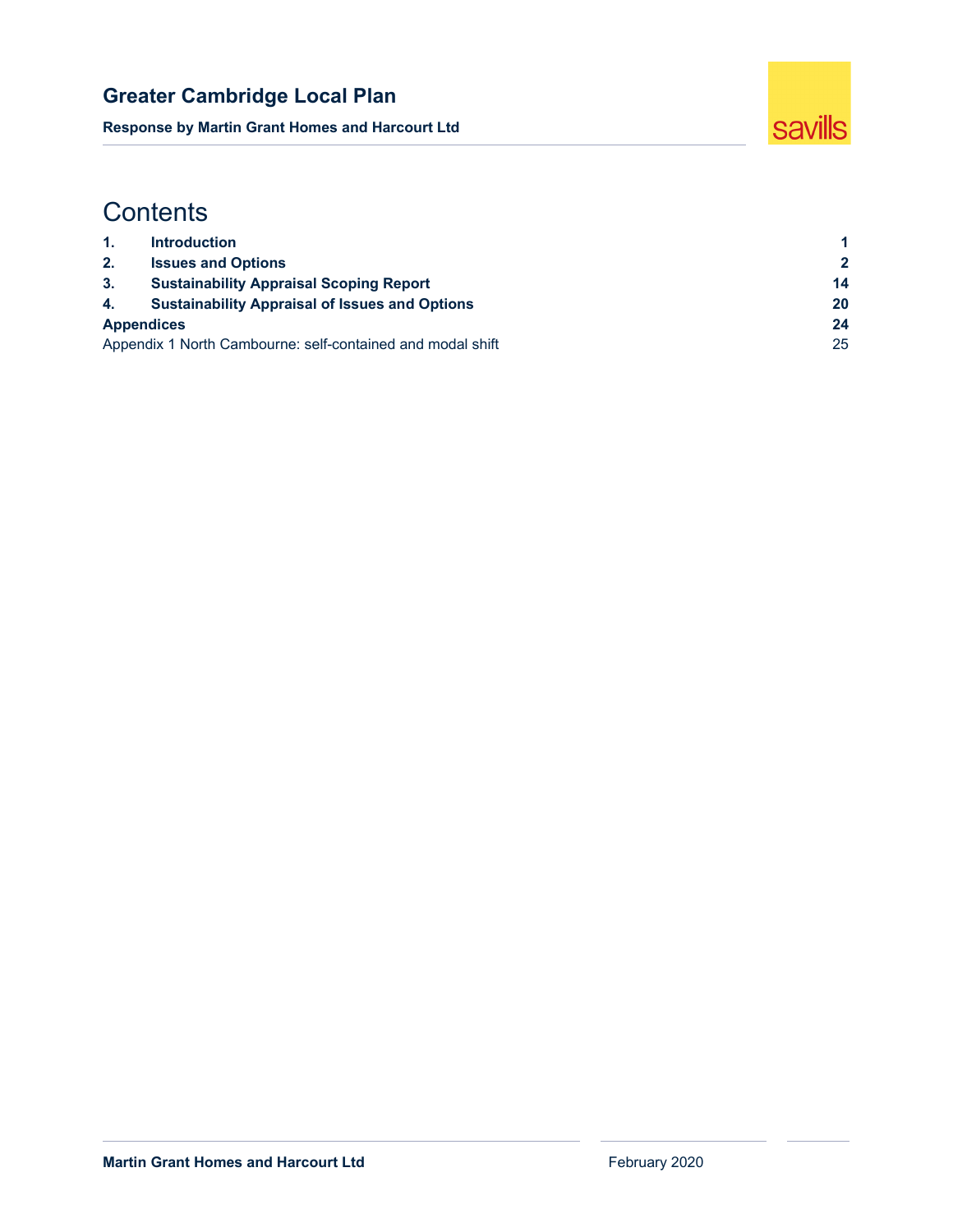**Response by Martin Grant Homes and Harcourt Ltd** 



# 1. Introduction

- 1.1. Savills is instructed to act on behalf of Martin Grant Homes and Harcourt Developments Ltd (MGH). MGH controls a substantial area of land to the north of (and adjoining) Cambourne (referred to as Cambourne North).
- 1.2. These representations are structured in such a way that they respond to relevant sections of the Regulation 18 Issues and Options consultation 'The first conversation' in the order in which they appear. We then comment on the Sustainability Appraisal and other relevant technical documents.
- 1.3. This report is accompanied by a vision document (under separate cover), setting out the key strategies for Cambourne North. The vision explains how new employment could be delivered together with new infrastructure, facilities and housing, creating a new sustainable community as well as providing improvements for existing Cambourne residents. Development at Cambourne North is a highly sustainable option for accommodating both new housing and new jobs in the Greater Cambridgeshire area, particularly in minimising carbon impacts compared to other development options and thereby addressing the Climate Emergency that the Cambridgeshire local authorities have recognised.
- 1.4. The Government has identified the Oxford-Cambridge Arc as a key corridor for growth in the country. This identifies the fact that the fundamentals of the economy in Cambridge are strong, with certain key sectors clustered in the area including Life Sciences and Bio-Medical sectors. The Arc therefore represents one of, if not the best, opportunity for delivering growth where the economy can sustain it, where productivity is high, and where there are huge opportunities to improve equality and sustainability<sup>1</sup>.
- 1.5. The narrative as a whole indicates MGH's general views, as well as indicating areas of support or objection.
- 1.6. MGH has already consulted widely among local communities on its proposals for North Cambourne and will continue to participate in the discussion about where growth should take place in Greater Cambridgeshire in order to appreciate and fully embed all of the benefits that development at Cambourne can deliver as well as understand and respond to local concerns. A further round of consultation to inform the development of the vision for Cambourne North will begin in the Spring, following initial discussions with the Council in response to their emerging evidence base.

<sup>1</sup> The Oxford-Cambridge Innovation Arc, Savills, 2019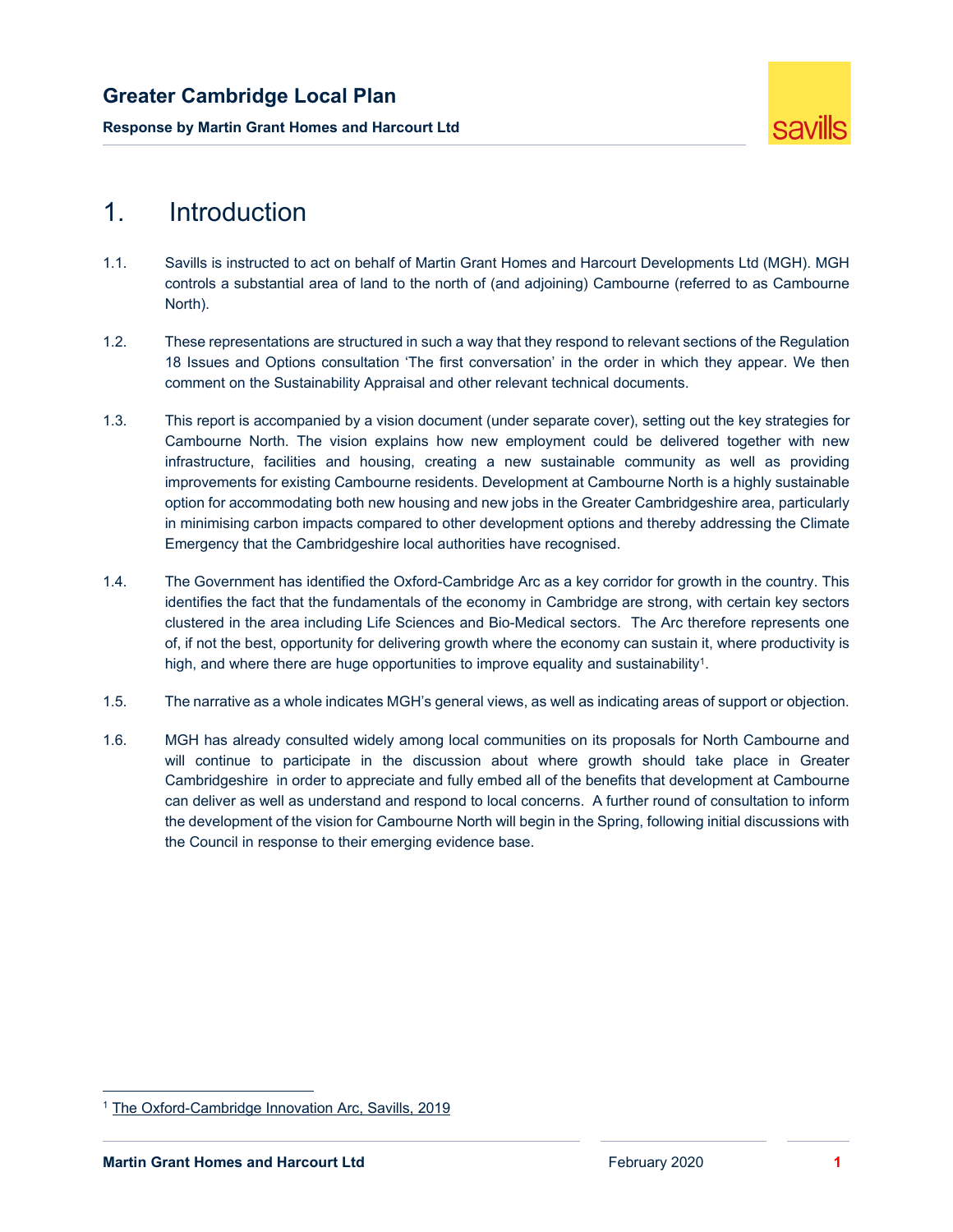**Response by Martin Grant Homes and Harcourt Ltd** 



# 2. Issues and Options

### **Section 2 – Involving our communities**

- 2.1. MGH agrees that the consultation needs to be widespread and seek the views of those who may not be able to respond themselves. Cambridge is one of the most unequal cities in the UK $2$  and those desperately seeking housing whilst house price to wages ratios increase year-on-year, need to be properly represented. Local Plan consultations are nearly always successful in engaging those who oppose development: but rarely connect with those who want to see new employment opportunities (except for the development industry itself), and those in housing need.
- 2.2. We advocate the use of social media, in order to reach those who might otherwise not be engaged in the development of the Local Plan. Greater consultation at early stages of Plan making has been endorsed by the Building Better, Building Beautiful Commission, in their final report 'Living with Beauty'3 . It is particularly important to engage those who are likely to live in new communities, and take up new jobs in the area.

### **Question 1. How do you think we should involve our communities and stakeholders in developing the Plan?**

- 2.3. The Councils should review the demographics of those who have been consulted previously, to understand from which parts of the community most responses are received, and which parts of the community are poorly represented. Those who have previously been poorly represented should be targeted through social media, other channels and events, designed to suit their needs.
- 2.4. The monitoring information used to determine whether the equalities policy has been effective should not therefore simply be related to the number of responses (as identified in Section B2 of the previous South Cambridgeshire SCI equality impact assessment4). This would not identify any equality issues as the information is not sufficient to identify them – i.e. the exercise is pointless. Demographic data must therefore be collected to ensure that a wide range of responses, from a wide range of participants, is gathered. The data needs to be monitored across both Cambridge City and South Cambridgeshire, as the Local Plan affects both areas equally.

### **Question 2. Please submit any sites for employment and housing you wish to suggest for allocation in the Local Plan**

2.5. MGH has already submitted a response to the 'Call for Sites' in spring 2019, signed up to by the various landowners who are represented to the north of Cambourne. Cambourne is a location where existing housing and employment already exist and where there is supporting community infrastructure in terms of shops, schools and other services. There is significant potential to add to the range of uses located at Cambourne in a highly sustainable way, including new leisure, employment and homes enabling more residents to both live and work there and thereby increasing self-containment. Our evidence shows that,

<sup>&</sup>lt;sup>2</sup> Cambridge most unequal city population; Cambridge tackles poverty

<sup>3</sup> Living with Beauty p3

<sup>4</sup> Equalities policy for community engagement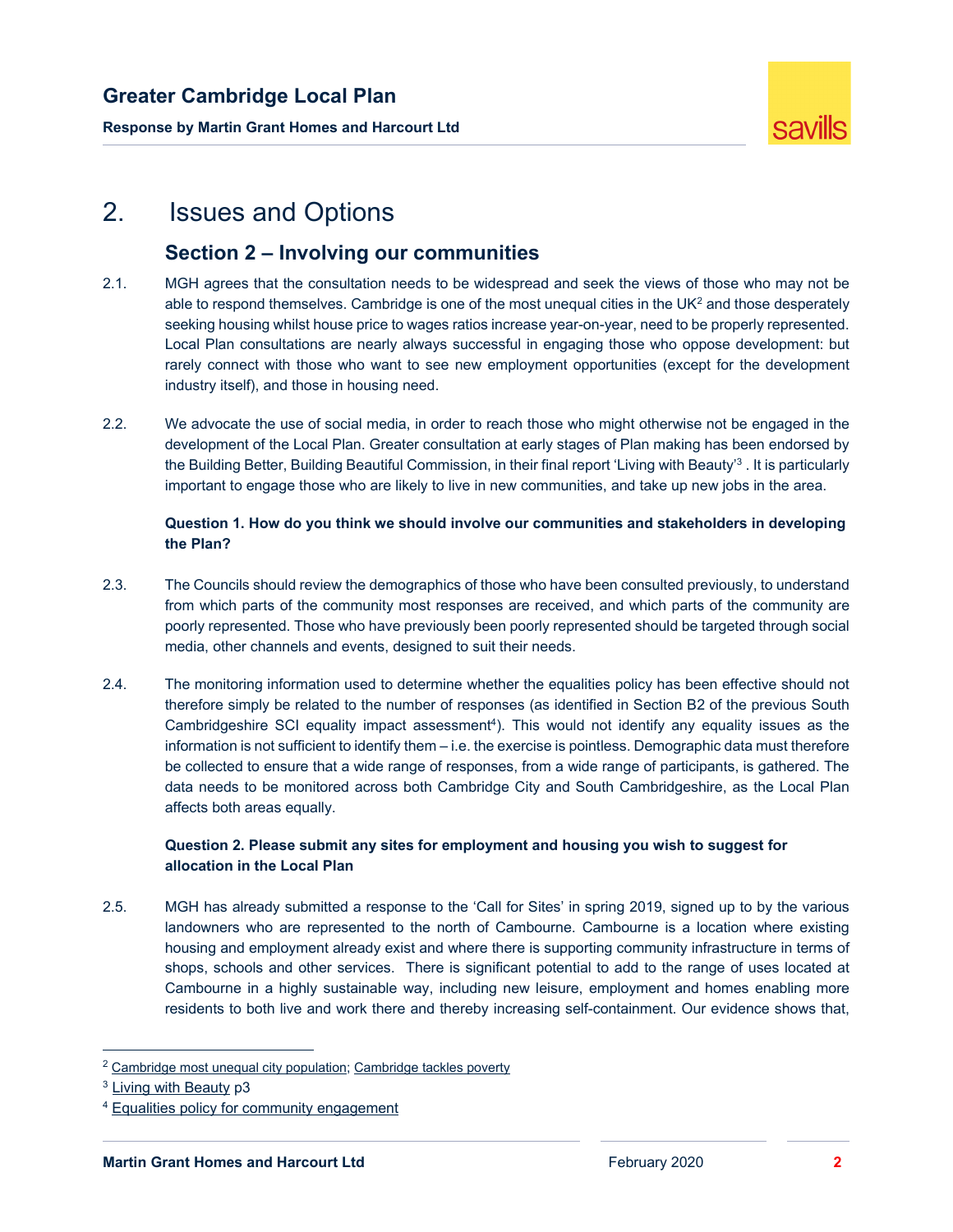**Response by Martin Grant Homes and Harcourt Ltd** 



by increasing self-containment and extending existing and proposed public transport, there is the opportunity to add significant levels of employment and housing to the north of Cambourne without impacting on overall levels of car-based journeys<sup>5</sup>.

 **Question 3. Please submit any sites for green space and wildlife habitats you wish to suggest for consideration through the Local Plan.** 

- 2.6. The vision for an urban extension at North Cambourne includes the delivery of large amounts of open space, including the protection of existing open spaces and valuable habitats. There are a range of opportunities associated with the land at North Cambourne including existing habitats and the potential to expand these as well as create new habitat, to establish a net biodiversity gain as a result of these proposals.
- 2.7. Uban extensions such as the proposal at North Cambourne are much better able to provide strategic green infrastructure than smaller individual sites, where often local requirements for green open space are not triggered, or are not possible due to site constraints. The area of land promoted at North Cambourne provides significant opportunities for biodiversity net gain, which MGH is exploring with stakeholders.

### **Section 3 – About the plan**

 **Question 4. Do you agree that planning to 2040 is an appropriate date in the future to plan for?** 

2.8. The timescale for the Plan i.e. to 2040is a sensible one. Within this timescale there This length of time is necessary both to meet the requirements of the NPPF and to properly consider how strategic growth can take place in a coordinated way alongside the substantial investment in infrastructure that is planned. The recent 'Building Better Building Beautiful Commission' report endorses the Council's approach informed by the 2050 regional (Peterborough and Cambridgeshire) plan: the Commission envisage a strategic plan of some 30 years as the necessary requirement to deliver place stewardship<sup>6</sup>.

### **Question 5. Do you think we have identified the right cross-boundary issues and initiatives that affect ourselves and neighbouring areas?**

- 2.9. It is essential not just for the prosperity of those living in the area, but also for the wider region within the Oxford-Cambridge Arc and the UK in general, that Greater Cambridge plays its part in delivering economic growth. MGH endorses the approach to consultation with wider partnerships, and places particular emphasis on the need to deliver the growth associated with the Oxford Cambridge Arc. This will require coordination with the combined Cambridgeshire and Peterborough Authority together with the County Council, neighbouring authorities and others in the Arc.
- 2.10. A number of key issues are set out in the issues and Options report in relation to the aspirations of each local authority (p18). This includes the need to help businesses to grow. The report also recognises the need for an evidence base relating to employment and the duty to co-operate in relation to the Oxford

<sup>5</sup> See calculations in the accompanying vision document on potential transport movements, improved selfcontainment, and modal shift.

<sup>6</sup> Living with Beauty p40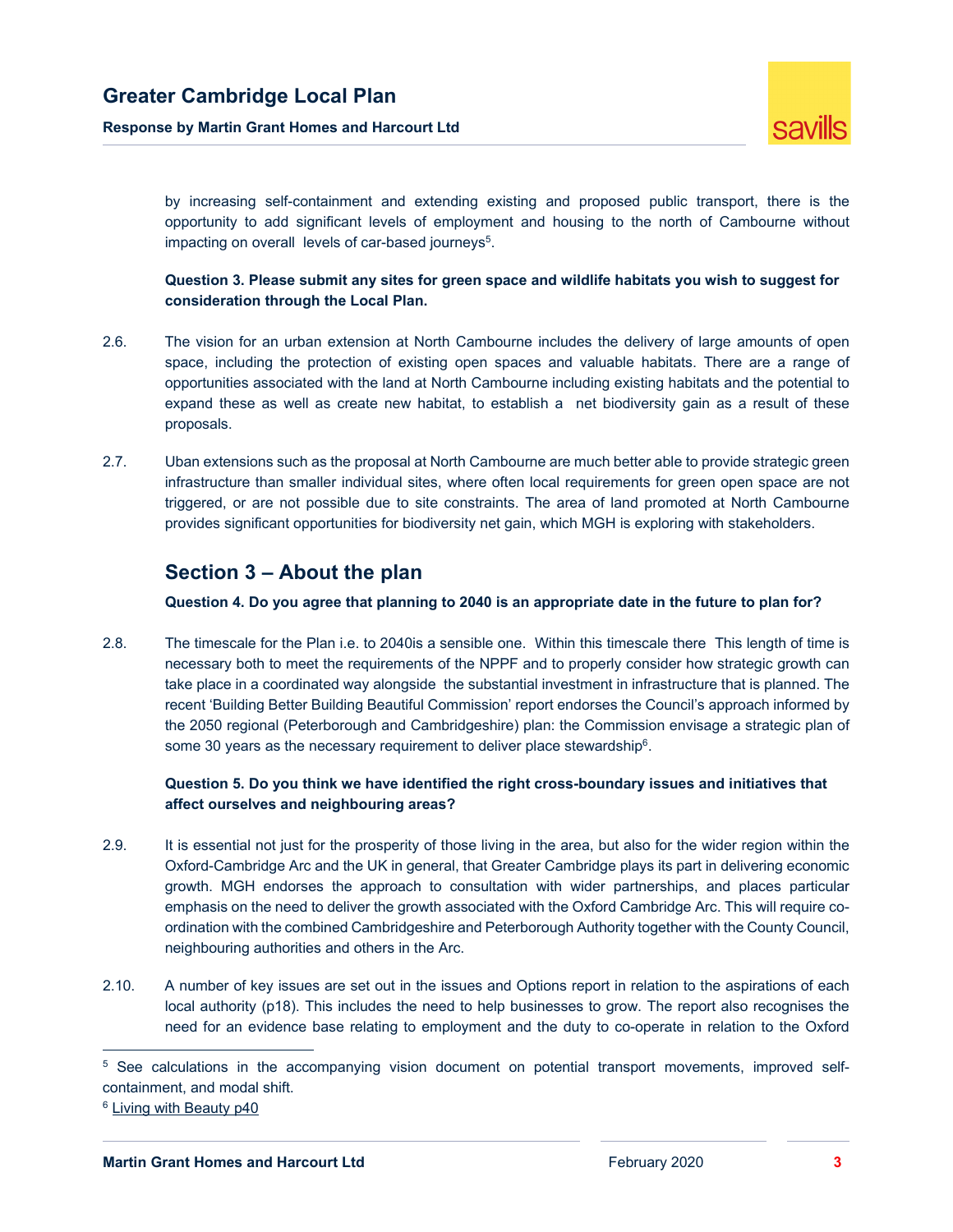**Response by Martin Grant Homes and Harcourt Ltd** 



Cambridge Arc. We endorse that emphasis, with Savills recent research document emphasising both the existing strength of the local economy and the ability for that to continue to growth and diversify in the future7

### **Section 4 – The big themes**

 **Questions 6 and 7. Do you agree with the potential big themes for the Local Plan? How do you think we should prioritise these big themes?** 

2.11. The big themes are an excellent way to progress the underpinning principles for growth in Greater Cambridge. Care needs to be used in prioritising each of these themes. A balanced approach should be used. Each policy of the new Plan, and each potential site for employment or housing (or both) will have different impacts that are considerably nuanced depending on proposals and site locations. The Sustainability Appraisal is the key to understanding relative impacts on the four big themes. However, it is clear that the location of development will play a key part in achieving key principles of sustainability, including minimising the effects of movements, which relate to climate change, wellbeing, social inclusion and place making.

### **Question 8. How should the Local Plan help us achieve net zero carbon by 2050?**

- 2.12. The Issues and Options report correctly recognises that a key impact of reaching net zero carbon targets is the minimisation of vehicular movements. Section 4.1 identifies that we need to plan for alternatives to private car use. Public transport is not only more efficient, it reduces traffic queues (and therefore impacts positively on productivity), it is better for health and wellbeing<sup>8</sup>, and is socially inclusive as it allows equal mobility for those without access to a car (and for those who do not wish to own a car).
- 2.13. There are two key factors that can assist in reducing car travel and increasing public transport: placing jobs, leisure facilities and shopping in close proximity to housing thereby reducing the need to travel and increasing 'self-containment'; and providing new development in locations that provide alternatives to the private car – in particular good public transport services.
- 2.14. A further requirement to reduce on the risk of Climate Change is to minimise the energy used to construct new development, and to power its running costs with over 40% of UK emissions arising from built property<sup>9</sup>. Whilst costs of achieving more sustainable buildings will be similar regardless of the location of development, there will be greater opportunity for carbon reduction to be achieved where development is at sufficient scale to allow for the efficient operation of combined heat and power and similar shared energy networks.

### **Question 9. How do you think we should be reducing our impact on the climate? Have we missed any key actions?**

2.15. A number of the issues correctly raised in relation to reducing impacts on the climate are applicable to all

<sup>7 .&#</sup>x27;The Oxford-Cambridge Innovation Arc', Savills, 2019

<sup>8</sup> Transport planning for healthier lifestyles, see section 1.2

<sup>9</sup> UK Green Building Council, 2019.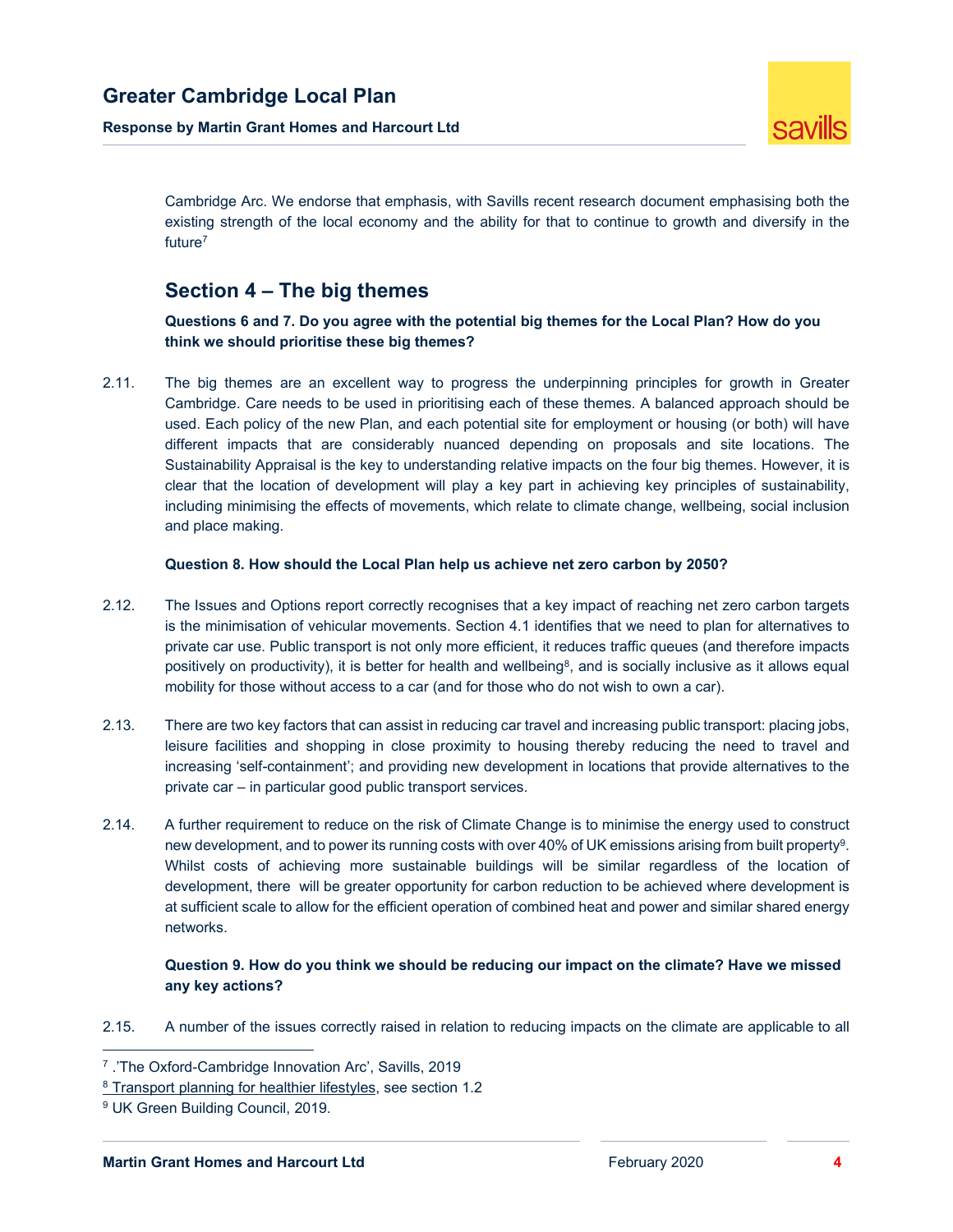

policies and developments. The preparation of the Local Plan should therefore focus on those issues that have the most impact on the decision-making for the Local Plan, including:

- **•** promoting patterns of development that reduce the need to travel; and
- **-** locating development where a choice of travel options exist other than the private car.

### 2.16. We would add: -

- encouraging transport choices that have less impact on the climate, such as walking, cycling and public transport;
- promoting self-containment and sustainable settlements, where public transport can easily be supported and a wide range of facilities and services are within walking and cycling distance;
- allocating development where public transport infrastructure already exists, is planned, or can be provided, to encourage sustainable travel.

### **Question 10 and 11: Do you think we should require extra climate adaption and resilience features to the new developments? Are there any other things we should be doing to adapt to climate change?**

- 2.17. The key aspect of adapting to climate change will be in the location of new development. This must be carefully considered in the Local Plan. For example, regardless of emerging measures for energy efficiency and better building fabric, if development is allocated in settlements with few services or facilities then this will result in the need for more travel compared to development in towns where more facilities are available that are within walking / cycling distance, or connected by public transport.
- 2.18. Paragraph 4.1.3 correctly recognises that, as this winter has demonstrated, flooding has become a key issue as events predicted as 1 in 100 year floods are happening more frequently. Caution should therefore be used in allocating sites that are close to existing modelled flood plains, particularly where topographic contours are shallow.

### **Questions 12: How should the Local Plan help us improve the natural environment? How do you think we should improve the green space network?**

2.19. New development provides significant opportunities for improvements to the natural environment, particularly with strategic development sites. Often, farmland provides little in terms of biodiversity except for in the field margins, whereas new developments are able to target specific biodiversity issues, and provide well planned green infrastructure that relates to existing natural features. The Local Plan should require net biodiversity gains to be fully explored and provided. Urban extensions will allow green infrastructure to reach into urban areas, providing an extended green space network for both existing and new employees and residents.

### *Question 13: How do you think we should improve the green space network?*

2.20. Green Infrastructure is intrinsic to good design and should be planned as part of all new developments. Evidence shows that small green spaces provided throughout development increase the amounts of physical activity that residents carry out and, and that these spaces are helpful to mental health and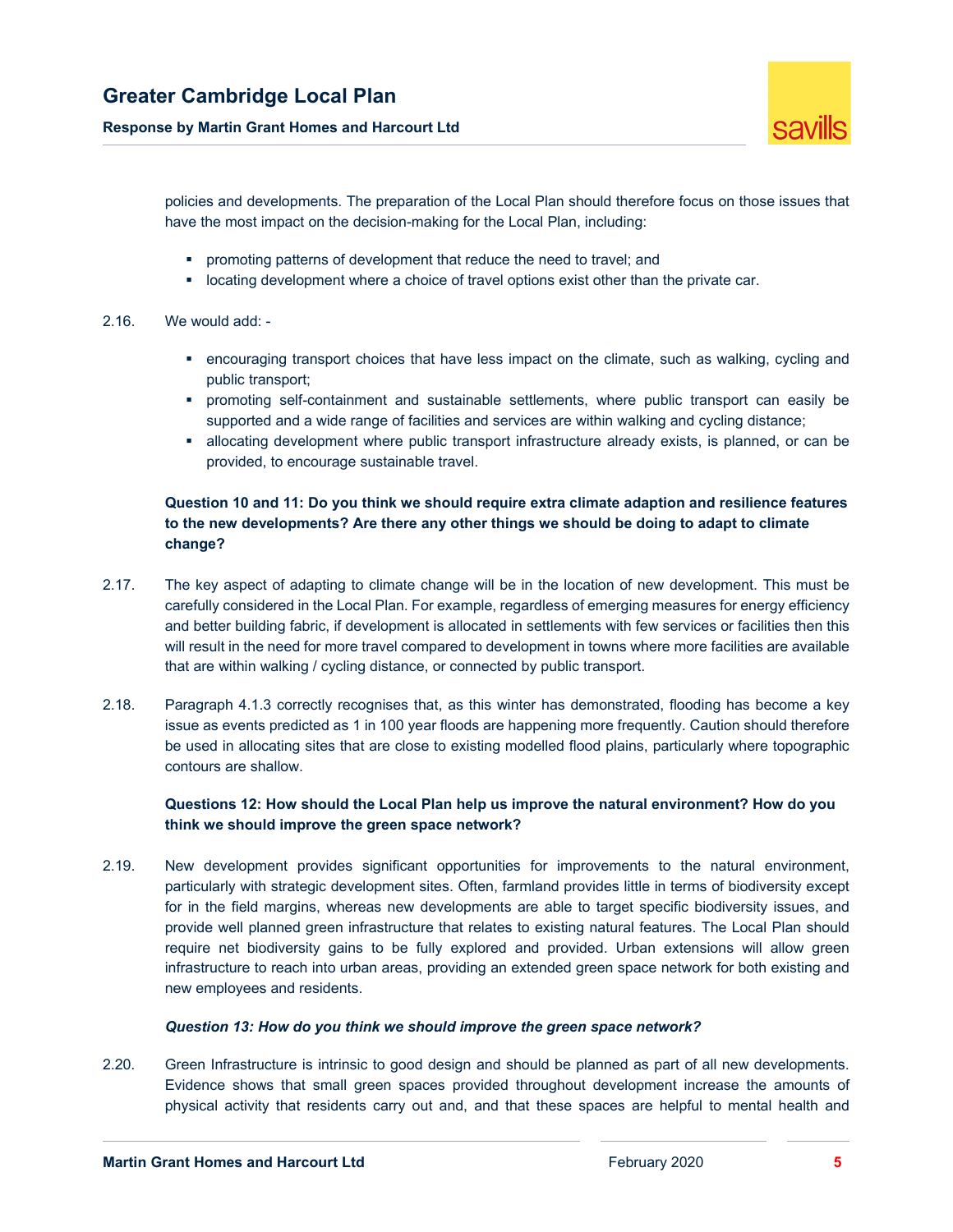

wellbeing. MGH is aware of these benefits and propose new green infrastructure as part of the proposals at North Cambourne, where significant areas of the site will be used for open space in conjunction with sport, recreation, natural habitats and biodiversity offsetting. MGH therefore agrees with the key issues raised in the Issues and Options report.

2.21. MGH endorses the challenges and opportunities identified by the Council in the accompanying table at paragraph 2.5.2.

#### **Question 14. How do we achieve biodiversity net gain through new developments?**

- 2.22. The Issues and Options report correctly identifies that net gains can be achieved at building design level through to strategic landscape management level. Net gain can also be achieved through off-site measures, although it would seem appropriate that mitigation is carried out on site where applicable. In this context, larger scale sites will be more favourable because of their ability to provide green infrastructure alongside built development and other infrastructure .
- 2.23. In carrying out biodiversity assessments, value should be placed on the longevity of new communities and new natural habitats associated with them. These habitats are designed to be retained in perpetuity. Existing trees and hedgerows may be given high biodiversity value because of their longevity, but it should also be recognised that older trees will eventually die. New environmental features and natural habitats can have significant ecological value as they mature over a period of decades following construction.

### **Question 15. Do you agree that we should aim to increase tree cover across the area?**

2.24. It would seem beneficial to increase tree cover across the area, but care should be used in determining how net biodiversity gains are maximised. For example, it is known that peat bog, bramble scrub and lowland meadows have a greater value in biodiversity than blanket tree cover<sup>10</sup>. A mosaic of habitat creation is therefore preferred over blanket tree cover with the range of habitats determined by a clear understanding of the existing habitat value and potential of the location. Given the importance of the specific context we neither agree nor disagree that this particular measure should be included in the Local Plan, but instead will review specific evidence once that has been presented.

### **Question 16. How should the Local Plan help us achieve 'good growth' that promotes wellbeing and social inclusion?**

2.25. The promotion of social inclusion in Cambridgeshire is an important consideration. We note the disparities in quality of life and life expectancy in the most deprived areas of the county compared to the least deprived areas<sup>11</sup>. These disparities are not easy to resolve even over one Local plan period because they are influenced by underlying socio demographics including aspirations and wages. The creation of new employment opportunities, where a wide mix of housing types can be provided, and where open spaces, leisure and cultural activities are available to all, will helps to improve the life chances of all residents and improve social inclusion.

<sup>10</sup> Biodiversity Net Gain Research – Savills Rural

<sup>&</sup>lt;sup>11</sup> Greater Cambridge Local Plan Scoping Report p39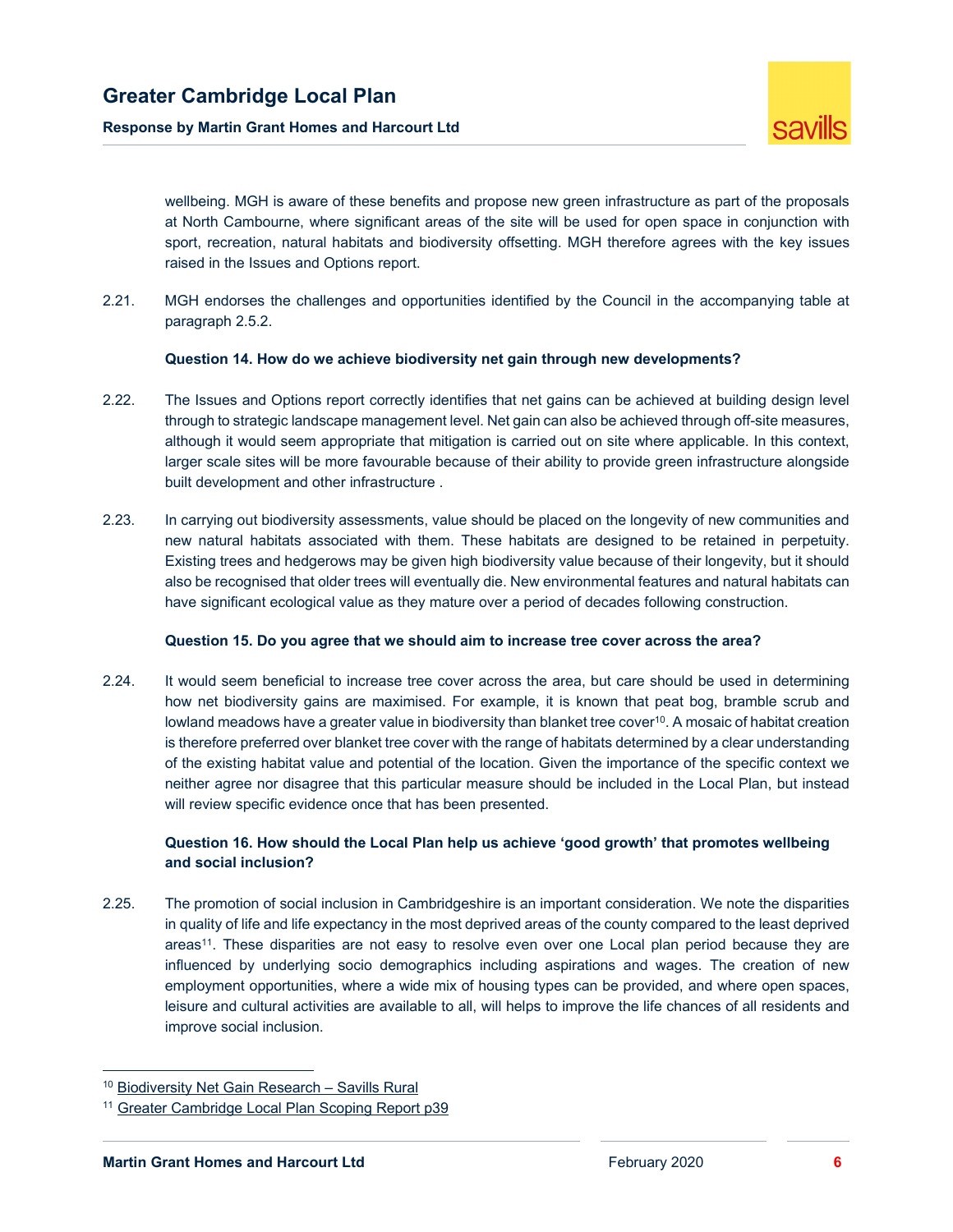### **Response by Martin Grant Homes and Harcourt Ltd**



2.26. Access to public transport is a key measure of social inclusion. In less affluent households, a second car is often not available, limiting the ability of the household to access employment opportunities. The creation of truly mixed-use communities where access to jobs and facilities is maximised for all residents is therefore a key measure in assessing which sites should come forward for development.

### **Question 17. How do you think our plan could help enable communities to shape new development proposals?**

2.27. Consultation with existing communities is key to establishing a legitimate plan to guide future development, both in terms of location and design. . Design Charrettes or other similar processes, carried out at the right time and involving community members, politicians and technical advisors can help to gain buy-in from the community. MGH is committed to consultation in relation to its proposals at North Cambourne and has already been in discussion with relevant stakeholders for some time. Discussions will be ongoing, and would include opportunities for local residents of Cambourne and other communities as well as, new residents, employers and other stakeholders to inform the design of the proposals.

### **Question 18. How do you think we can make sure that we achieve safe and inclusive communities when planning new development?**

- 2.28. MGH agrees with the key issues raised in section 4.3.3 of the Issues and Options report. These issues all lead towards a conclusion that larger sites are preferred as they can better provide: -
	- homes for all parts of the community;
	- a wider range of accessible jobs;
	- support the delivery of low carbon transport infrastructure;
	- ensure that infrastructure, services and facilities are provided alongside new employment and homes; and
	- support arts and culture.

### **Question 19. How do you think new developments should support healthy lifestyles?**

- 2.29. There is a significant body of evidence emerging<sup>12</sup> that shows healthy lifestyles are best supported by developments that are able to provide: -
	- 'gentle density' that is only achievable in more urban areas;
	- where public transport is available;
	- mixed use development, supported by larger local populations;
	- **walkable neighbourhoods;**
	- shops, services and places to meet; and are
	- **Example 1** leafy with regular green spaces.
- 2.30. The best way of achieving these aims is in the allocation of larger sites that are capable of accommodating

 $12$  Spatial Planning for Health – an evidence resource for planning and designing healthier places, Public Health England, 2017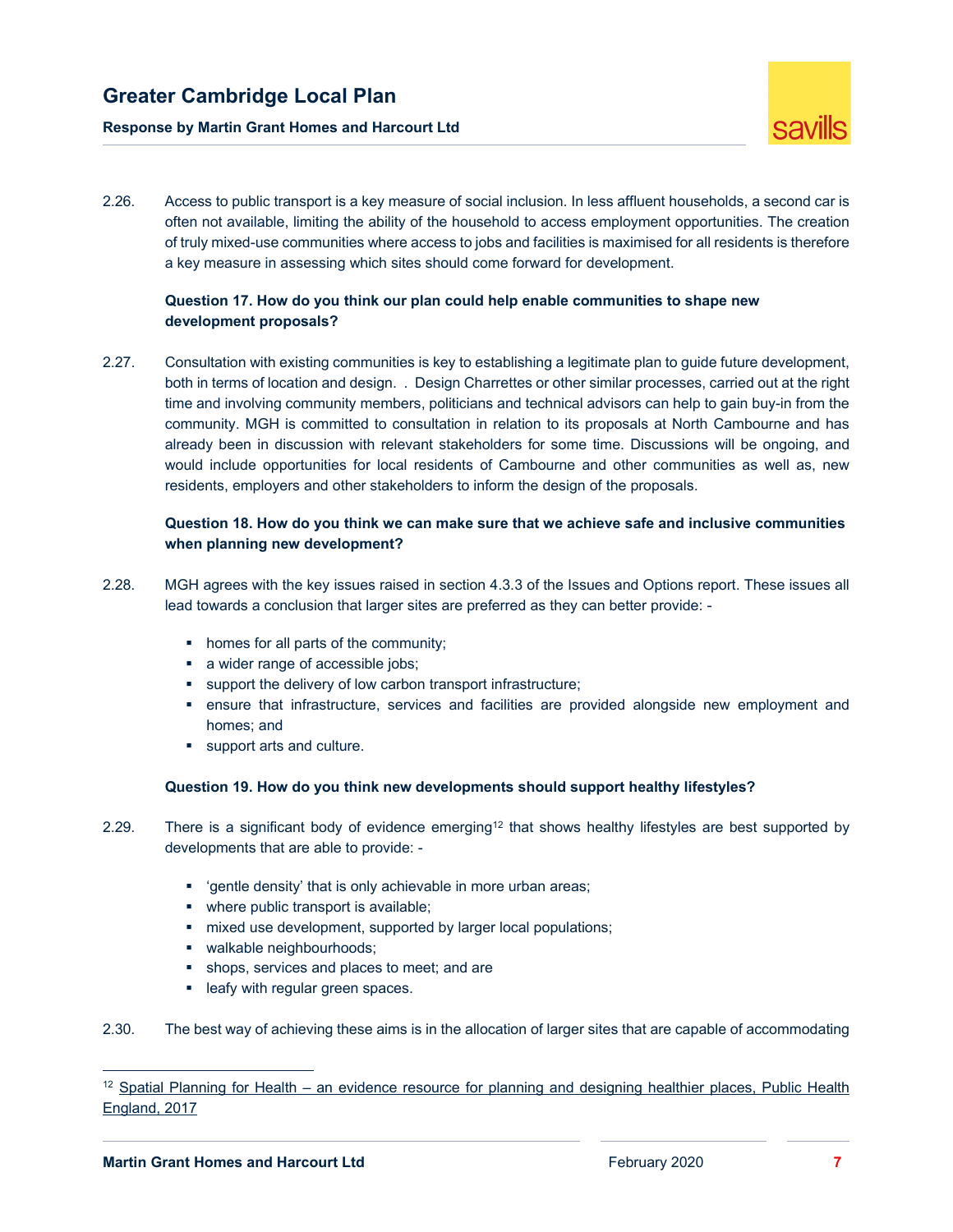**Response by Martin Grant Homes and Harcourt Ltd** 



a mix of uses.

#### **Question 20: How do you think we should achieve improvements in air quality?**

2.31. Air quality issues are created primarily by vehicular traffic. Reductions in vehicle emissions and provision for electric cars will slowly improve air quality. The key area where the Local Plan can improve air quality is through the allocation of sites for new development that will reduce the need for travel in vehicles *per se*; and will encourage travel by more sustainable modes. This needs to be carefully considered when the Council allocates sites for development in the next stages of the Local Plan process.

### **Question 21: How should the Local Plan protect our heritage and ensure new development is welldesigned?**

2.32. Cambridgeshire already has a great track record in delivering well-designed new neighbourhoods. Emerging guidance in the form of the national design guide and updates to the PPG has re-enforced this process, and the implications of the work carried out by the Building Better, Building Beautiful Commission will inform revisions to the NPPF. The Greater Cambridge authority will need to ensure that resources are in place to ensure that proposals that come forwards are well considered, maximising the benefits that new development can bring, including those delivered by high quality design that relate to all aspects of health, social inclusion and wellbeing.

### **Question 23: How do you think we could ensure that new development is as well-designed as possible?**

2.33. Developments on key sites should be prepared in accordance with a development brief or design code. The recent changes to the national planning policy guidance and the introduction of a national design guide envisage that development will be led by local 'design codes' which are informed by the traditions of an area, assisting in creating identity and distinctiveness. MGH endorse this approach to design as well as the involvement of local residents and other stakeholders via an open and transparent consultation process.

### **Question 24: How important do you think continuing economic growth is for the next Local Plan?**

- 2.34. The Issues and Options report identifies that the Greater Cambridge economy is of national importance. MGH agrees with this assessment. Continuing economic growth is vital for the nation, the region, and for Greater Cambridgeshire.
- 2.35. The importance of the Cambridge economy extends across the region, but there are also multiple benefits that arise locally. The international reputation of Cambridge powers a local economy that is much more than global high tech businesses. This international reputation has been a spring-board for diverse local business across a wide range of types, including start-ups, studios, workshops, manufacturing, leisure, retail and logistics businesses. This process needs to be encouraged and facilitated to ensure a diverse local economy is created that ensures that the benefits of growth are spread across the population rather than being focussed solely in one sector or location. This ongoing economic diversification will help to balance social and economic differences and social inequalities across the Greater Cambridge area.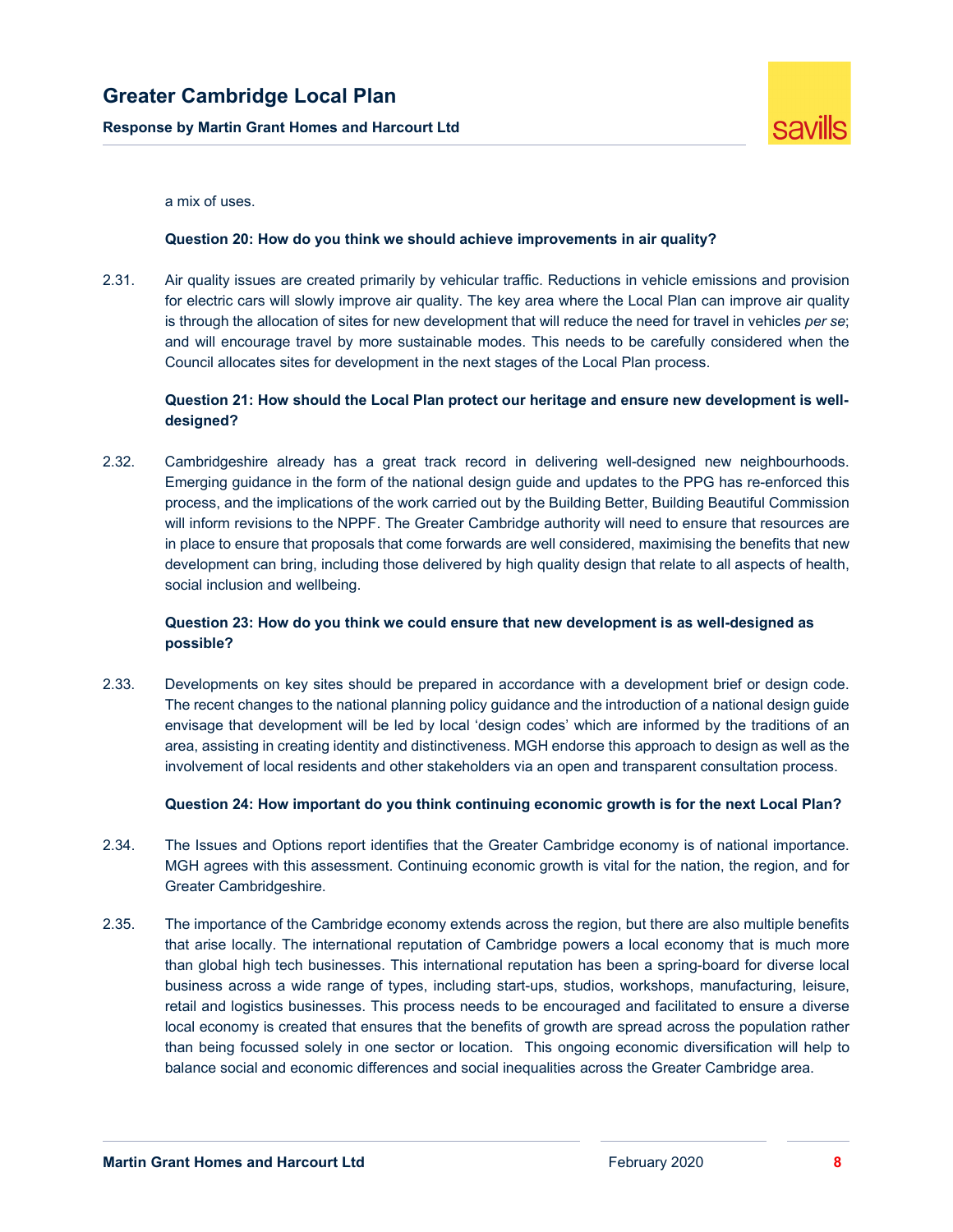



2.36. The ongoing ability of Greater Cambridge to provide economic growth, and therefore improvements in standards of living for the area as a whole, are highlighted in the Cambridgeshire and Peterborough Independent Economic Review (CPIER), September 201813. The CPIER indicates that employment growth to date has been faster than envisaged. The Councils should look to draw on this opportunity to deliver better lifestyles for all those living and working in the wider region, and in particular to deliver benefits across the communities of Greater Cambridge.

 **Question 25, 26 and 27: What kind of business and industrial space do you think is most needed in the area? Do you think we should be protecting existing business and industrial space? How should we balance supporting our knowledge-intensive sectors, with creating a wide range of different jobs? What kind of jobs would you like to see created in the area?** 

2.37. MGH will await the further evidence base and technical studies that are to be provided as part of the Local Plan consultation process. Research to date in the CPIER and elsewhere<sup>14</sup> shows that there is a very large demand for employment in the area and a great opportunity for Greater Cambridge to diversify the range of employment offered in order to deliver a robust economy that is beneficial to all elements of society not just those in a particular location or employed in a specific sector.

 **Question 28: In providing for a range of employment space, are there particular locations we should be focusing on? Are there specific locations important for different types of business or industry? How important do you think continuing economic growth is for the next Local Plan?** 

2.38. Economic growth in the area is currently focussed on Cambridge, but the 'Cambridge Effect' extends beyond the city boundaries and increasingly has the potential to extend across the Oxford Cambridge Arc. There is limited potential for development in the city of Cambridge, which should be explored as a priority. Subsequently, the best locations are those that can areas accommodate clusters of economic activity, with self-sustaining residential communities linked to them in the areas surrounding the city and well linked to it by public transport options. A good example is to the north of Cambridge where the Cambridge Research Park is supported by a new community at Waterbeach. New infrastructure is now proposed to be delivered at Cambourne to the west of Cambridge, to include East West Rail and the Cambridge Autonomous Metro (CAM), This confluence of infrastructure support and opportunity can support further employment development at Cambourne in a way that is linked to the city in a highly sustainable way.

### **Question 31 and 32: How should the Local Plan help to meet our needs for the amount and types of new homes? Do you think we should plan for a higher number of homes than the minimum required by government, to provide flexibility to support the growing economy?**

2.39. Delivering significant numbers of new homes in the Local Plan is vital for the continuing prosperity of the area. The CPIER economic report identifies that without sufficient homes to accompany new employment, employers will look elsewhere, including potentially outside of the UK. The steadily increasing house prices in Cambridge and the surrounding region make it one of the most unaffordable locations to live in the country (*ibid*). A continuation of the trajectory of increasing house prices will see inequality increase as

<sup>&</sup>lt;sup>13</sup> Cambridgeshire and Peterborough Independent Economic Review, September 2018

<sup>14</sup> Cambridge, A city state of mind, Savills, 2018 and The Oxford-Cambridge Innovation Arc, Savills, 2019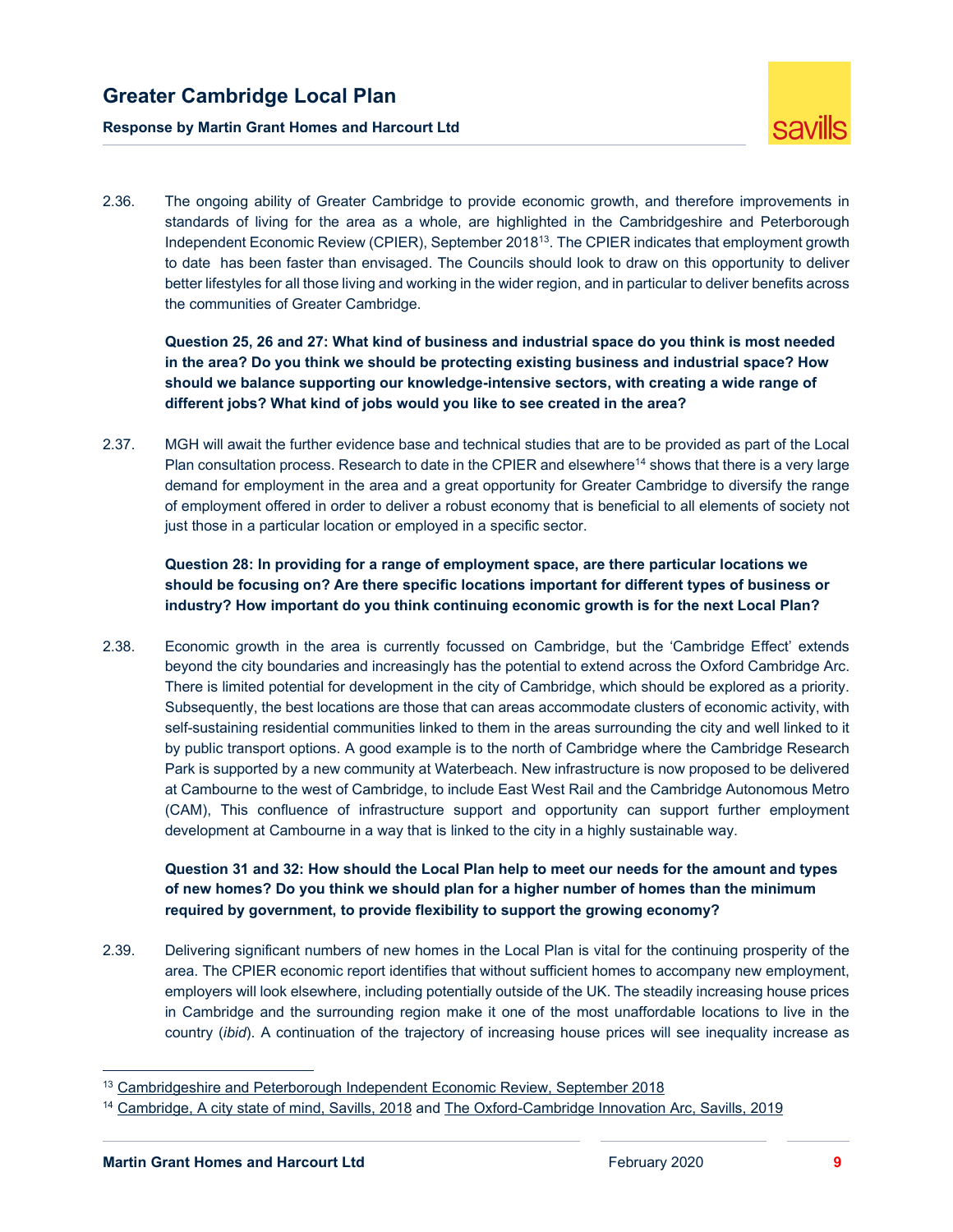

those on lower earnings are priced out of the area.

- 2.40. MGH agrees with the issues raised by the Issues and Options report, that if insufficient housing is built to meet local need this will result in:
	- **worsening affordability;**
	- damage to the local economy;
	- **damage to equality and social inclusion;**
	- **a** adverse implications arising from climate change; and
	- adverse impacts on the ability of people to live healthy lives.
- 2.41. The government has been clear that the Oxford Cambridge Arc should support economic growth. To do so will require housing to support the growing local work force. The Cambridgeshire and Peterborough Growth Deal15 is predicated on the delivery of increased employment growth. The CPIER indicates that in order to realise the growth that could be delivered, a total of some 2,900 homes per year will be needed. If such levels cannot be reached, the Local Plan will fail in its ambitions to deliver other key objectives in terms of social and environmental improvements. MGH strongly agrees that the Local Plan should provide for higher levels of housing growth to support a strong economy, in accordance with government policy.

### **Question 33: What kind of housing do you think we should provide?**

2.42. There is a need to provide for a wide range of housing in the Local Plan, including a diverse range of tenures, with rented accommodation, retirement living, market housing, and affordable housing together with some custom and self-build homes. A diversity of typologies will improve the ability of the market to deliver enhanced levels of delivery through provide a range of options to access housing whether rent or buy or a combination of these types. Such diversity is best achieved on larger sites which can adapt to market trends as demand changes in order to create robust communities with a range of socio-economic groups.

#### **Question 35: How should we ensure a high standard of housing is built in our area?**

2.43. High standards of housing can be achieved through use of the preparation of development briefs or design codes. The recent changes to the national planning policy guidance and the introduction of a national design guide prescribe that local 'design codes' be produced which are informed by the traditions of an area, assisting in creating identity and distinctiveness. MGH endorses this approach to design.

### **Question 36: How should the Local Plan ensure the right infrastructure is provided in line with development?**

2.44. The Issues and Options report identifies that significant infrastructure is being brought forwards in the Greater Cambridge area including East West Rail. Park and Ride is also planned, together with the CAM. New development should be located appropriately to maximise the benefits of investment in this new strategic infrastructure, which has the ability to increase the availability and use of more sustainable modes

-

<sup>15</sup> Cambridgeshire and Peterborough Devolution Deal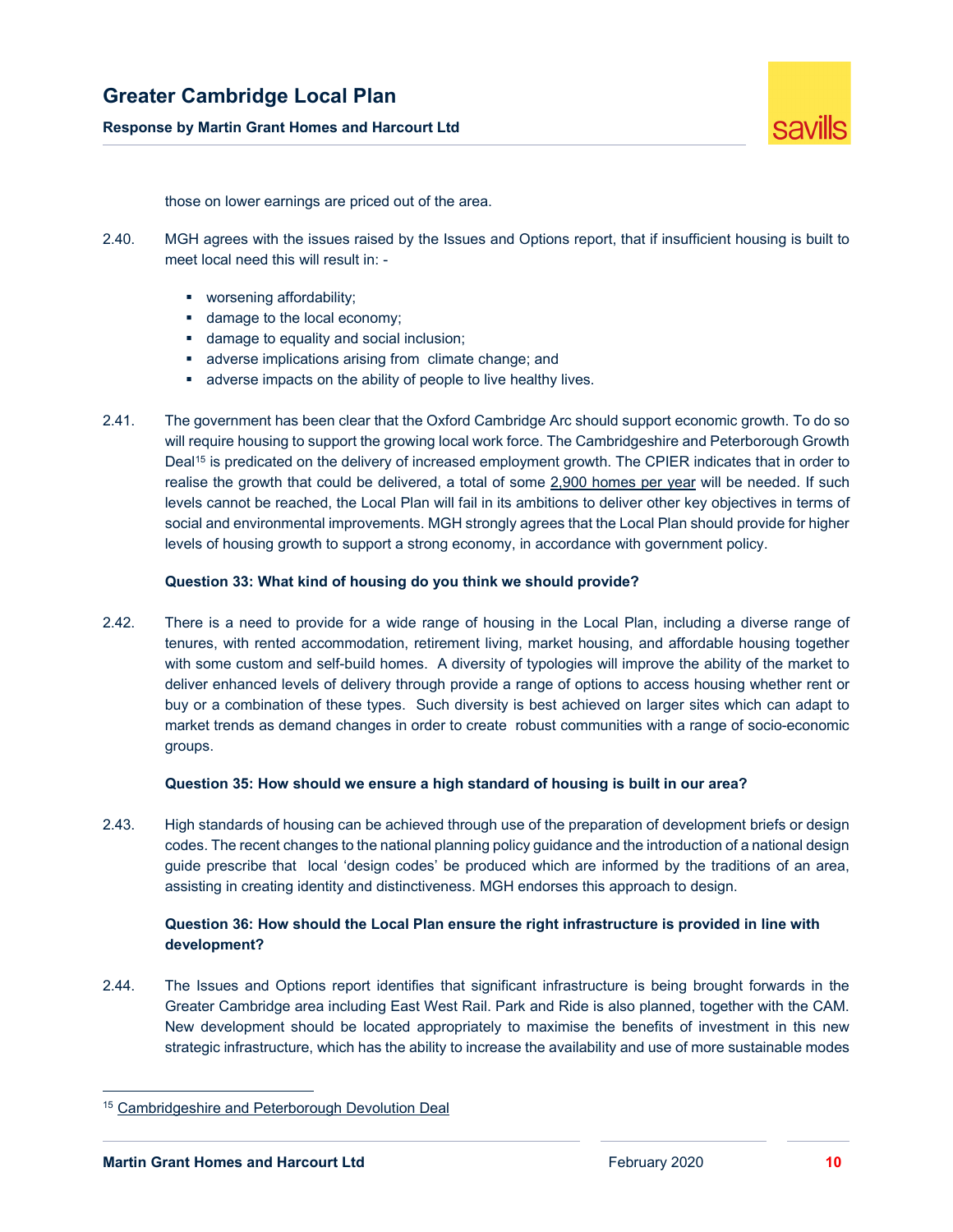

of transport and thereby address the environment and on quality of life impacts of car use.

2.45. Local infrastructure such as schools, health facilities and leisure facilities should be key elements of new development if it is to be sustainable and contribute to the creation of robust, mixed-use communities. Such infrastructure is best delivered where its effectiveness is maximised across both existing and new communities. The MGH proposals at North Cambourne would deliver new infrastructure that serves the new community, but also serves the existing community at Cambourne. New residents would benefit from the existing services and facilities provided at Cambourne, with new infrastructure broadening choices. The extension of Cambourne will deliver new options for education, additional community facilities with opportunities for cultural facilities, and a broader leisure offer that could include for example a swimming pool or local cinema. Smaller developments, for example in the surrounding villages, are not able to deliver such opportunities because neither the existing community or the new development provide sufficient critical mass to support them.

### **Question 37: How should we encourage a shift away from car use and towards more sustainable modes of transport such as public transport, cycling and walking?**

2.46. The Issues and Options report identifies the ability for national infrastructure such as East West Rail to deliver improvements to road congestion. The announcement of the route for East West Rail, with a proposed rail station at Cambourne, means that there is huge potential to reduce traffic on the local road network. Initial work that MGH has carried out shows that, by growing Cambourne to a size that supports additional community infrastructure and employment, the number of out-commuting trips by car to nearby locations including Cambridge can be substantially reduced. If trips by car are reduced further through the provision of both East West Rail and the CAM, there is potential to deliver more than 5,000 homes at North Cambourne without any increase in road traffic<sup>16</sup>.

### **Question 38. What do you think the priorities are for new infrastructure?**

2.47. Utilities will need to be carefully considered alongside new development proposals. As the move to electric cars takes place, the burden on the electricity grid (for vehicle charging) becomes much greater. New developments will need to consider new ways of generating electricity to enhance grid supply. Options currently include geo-thermal heating and photovoltaic cells. Such an investment in new infrastructure can best be achieved on larger, mixed use developments that allow heat to be used efficiently by transfer from employment buildings, which need heat during the day, and homes that require maximum heating during the evenings.

### **Section 5 – Where to build**

Question 39: Should we look to remove land from the Green Belt if evidence shows it provides a more sustainable development option by reducing travel distances, helping us reduce our climate impacts 2.48. This option is likely to provide some sustainable options close to Cambridge where jobs services and other facilities are concentrated. However, the potential of the Green Belt to accommodate further growth will be

-

<sup>&</sup>lt;sup>16</sup> See calculations shown in the MGH Vision for North Cambourne, submitted under separate cover.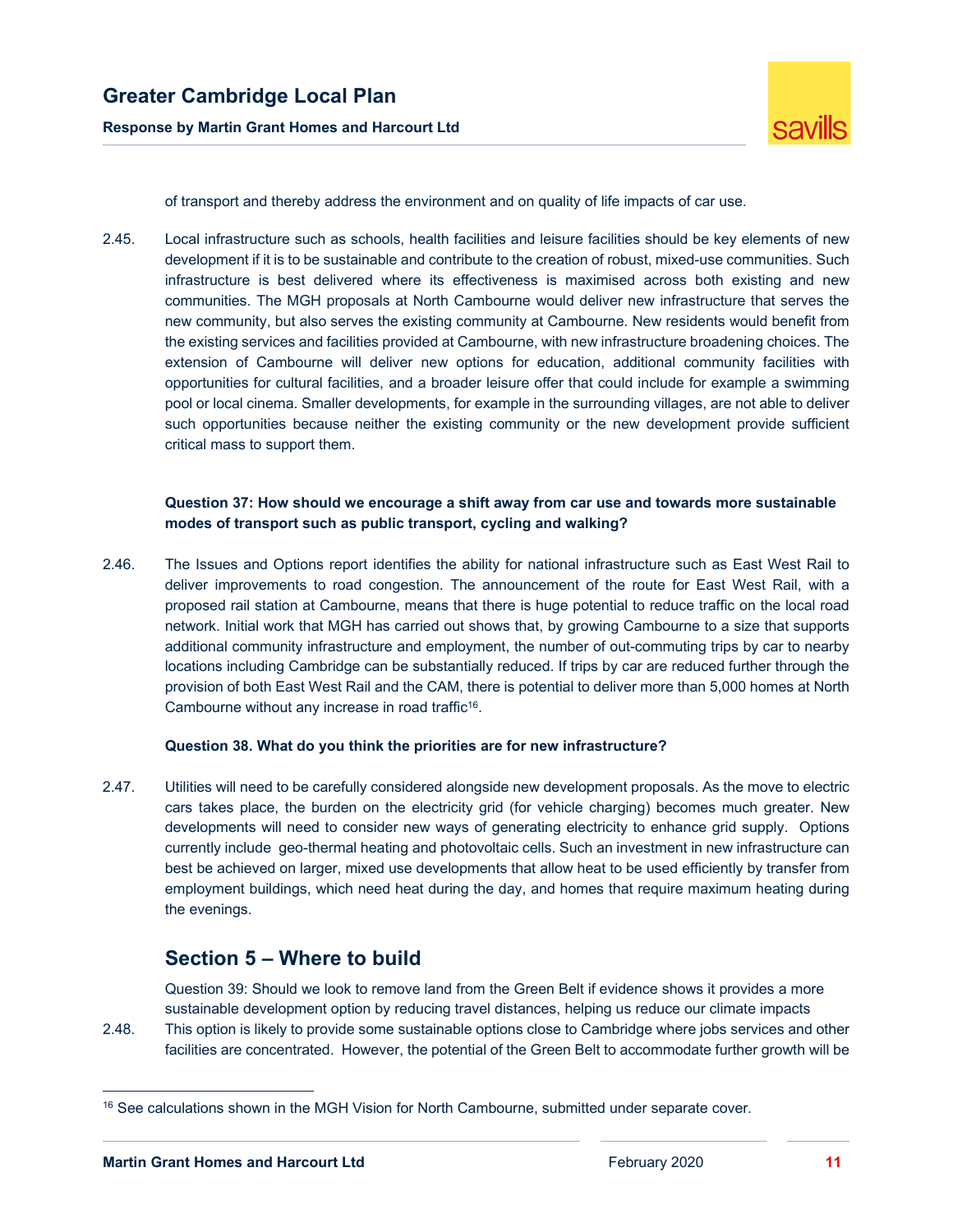

determined by site=-specific considerations including environmental constraints, access to public transport and the ability to integrate with the city. These issues need to be weighed against the impact on the functions of the Green Belt, and a comparison with other options that avoid development of Green Belt land.

### **Question 42. Where should we site new development?**

- 2.49. There needs to be a balanced approach to the location for new development, favouring the most sustainable locations, but also delivering some growth in the villages in order to support existing communities. The most sustainable location for new development is in the centre of Cambridge, on brownfield land. There are however limited opportunities for such development given the scarcity of suitable sites and the existence of constraints such as heritage factors. There may be some opportunity for further sustainable sites to deliver development on the edge of Cambridge, however, the scope for this is limited by Green Belt considerations and environmental constraints. An option that has substantial scope for delivering sustainable growth is locations that are accessible by good public transport, where existing communities and associated services and facilities already exist and where additional growth would provide opportunities to reduce out-commuting.
- 2.50. Question 42 asks for a number of locational options to be ranked, but inevitably some sites will have benefits associated with more than one option. Whilst there is an option for 'Dispersal: New Settlements', there is no option for the expansion of existing settlements. The MGH proposition is not that North Cambourne is a new settlement; rather it is that North Cambourne is an extension to an existing large settlement. Expansion of an existing settlement of the scale and nature of Cambourne has important potential sustainable benefits including enhancing the choice and range of local services and facilities and thereby reducing the need to travel to surrounding locations to access those services and facilities. The North Cambourne option also offers the sustainability advantages arising from access to public transport options, including: -
	- **East West Rail**
	- **EXEC** Cambridge Autonomous Metro; and
	- existing bus services with the potential for local Park and Ride.
- 2.51. The combination of new and planned public transport infrastructure at Cambourne, and the opportunities to increase self-containment for the existing town, make North Cambourne the most sustainable option for growth during the Plan period.
- 2.52. MGH proposes a refinement to the development location options that introduces differentiation in the category of new settlements. The proposed refinement is to identify a preference for new settlements where they represent an expansion of an existing community, either existing settlements e.g. Cambourne or other established settlements e.g. Waterbeach. This amendment to the sequence ensures account is taken of the availability of already established infrastructure and facilities in the existing neighbouring community and the advantage that this gives in terms of sustainability when compared with the creation of a wholly new and free-standing community.

### **Question 48: What do you think about siting development along transport corridors?**

2.53. The answer to this question depends entirely on the nature of the transport corridor and particularly the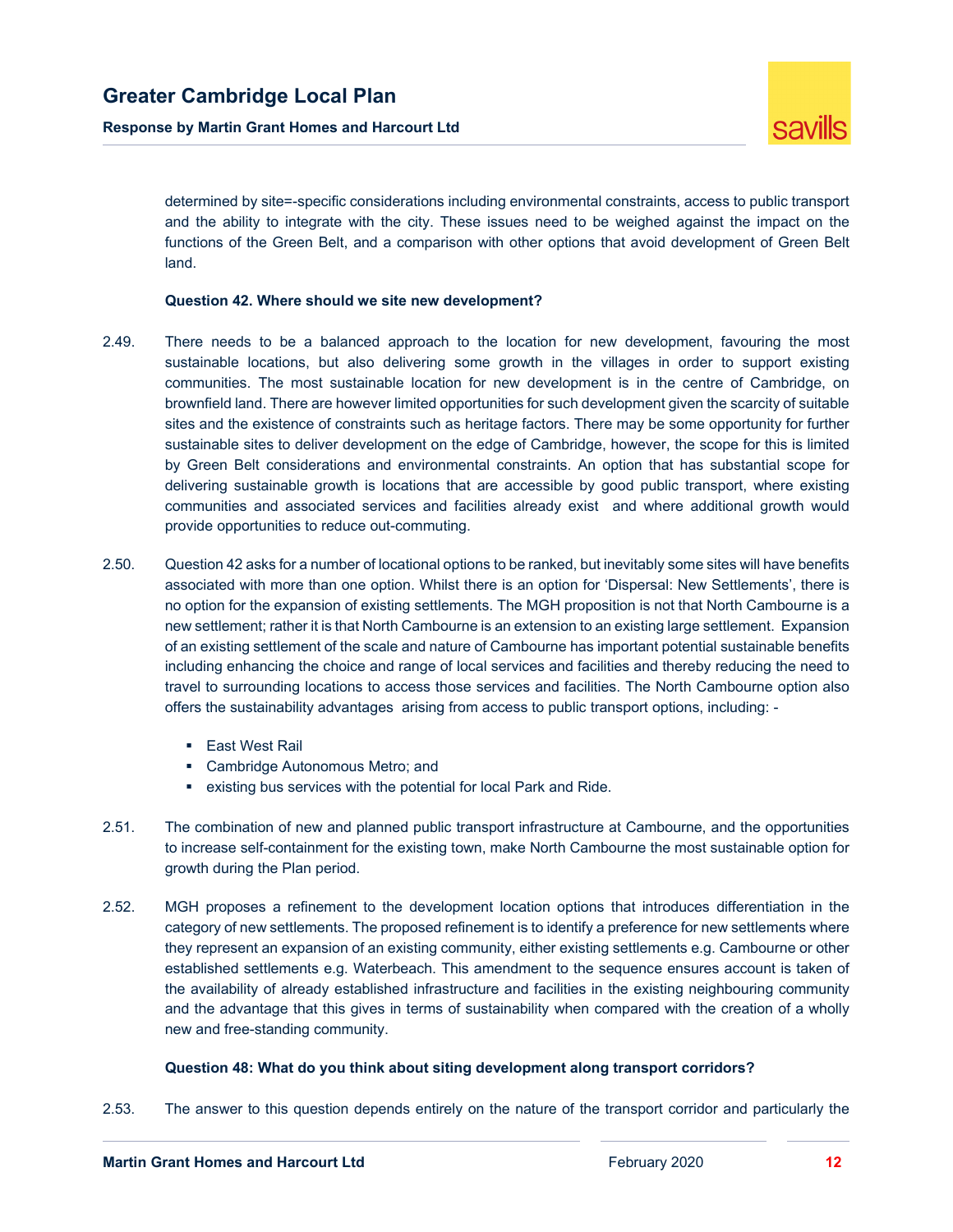

range of options that exist for sustainable travel within them. In this context the location of North Cambourne is exceptional in terms of the range of sustainable transport options that exist and are planned. The announcement of the favoured route for East West rail to pass by Cambourne means that the town will be able to benefit from a modal shift in journeys from road (by car) to rail. Cambourne will therefore become a more sustainable location both for existing residents and for new development.

2.54. Cambourne is also to benefit from the proposed Cambridge Autonomous Metro, which could be provided initially as a Park and Ride site, linked to the rail station (by cycle routes and local bus). MGH proposes that the location of Park and Ride in the A428 corridor should now be subject to review to ensure that the selected option reflects the very significant change in circumstances that have arisen since the Scotland Farm location was first selected in 2017. It appears that this option no longer provides maximum benefit in terms of the potential for interchange between public transport services and a location near to Cambourne is to be preferred on this basis.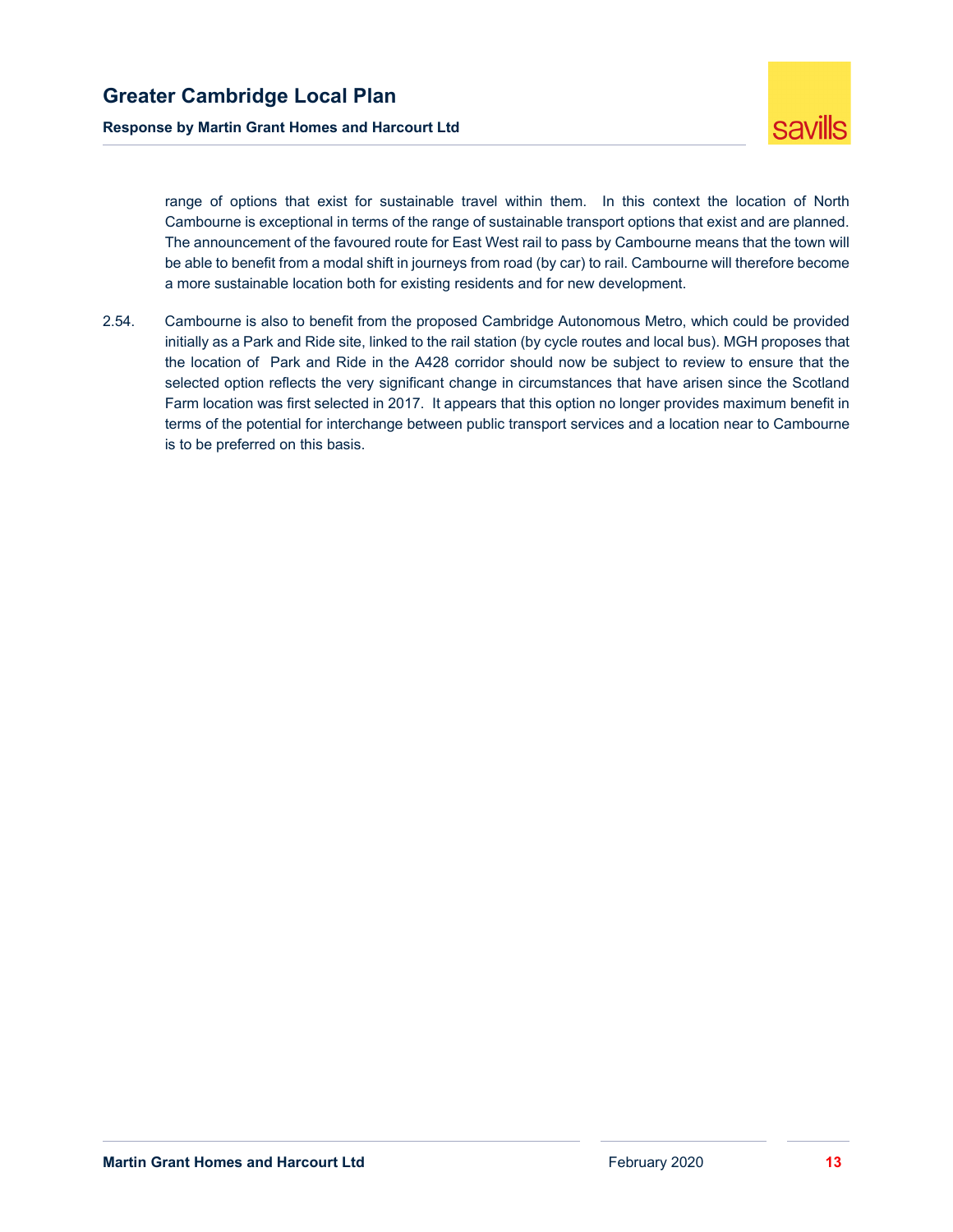**Response by Martin Grant Homes and Harcourt Ltd** 



# 3. Sustainability Appraisal Scoping Report

**The current adopted Local Plans and relationship with other plans and programmes** 

- 3.1. This sections of the scoping report refers to some key documents, all of which support growth, not just in relation to the needs of Cambridge and South Cambridgeshire, but the wider region.
- 3.2. The MHCLG document of March 2019 titled 'Oxford-Cambridge Arc'17 is a joint declaration of ambition entered into by the Government and local partners envisages substantial growth in the Arc. It establishes a target of building up to 1 million homes by 2050. These homes are necessary to deliver the Governments industrial strategy, which envisages increased productivity in order to boost economic growth and prosperity, and to deliver higher incomes (p14, *ibid*). To date, no local authority within the Arc has provided for any additional growth in their local plans above the standard housing requirement that would assist in reaching this target. The Greater Cambridge Plan should recognise and accommodate part of this wider growth. If it does not do so, it will set a precedent for other local authorities within the Arc (such as the highly productive city of Milton Keynes) to lower their ambitions, and the Government's strategy for increased growth will fail.
- 3.3. Housing affordability is a key issue for equality both nationally and more significantly, within Greater Cambridge. It is also an international issue. International companies able to offer better living standards with a smaller portion of wages needed to pay for living accommodation can tempt workers from the UK to other destinations across the globe. The government and local authorities recognise in the Oxford-Cambridge Arc document that median house price to median income ratio has been increasing across the UK, and increasing more significantly across the Arc.
- 3.4. Savills estimates that for its economic potential to be reached, 9.6 million sqft of business floor spaces is needed across the Arc, with 680,000 homes beyond the existing pipeline.18 If the Arc is to deliver its employment potential, housing affordability must be addressed through the building of significant numbers of homes.
- 3.5. It is noted that connectivity is a key theme of the government-local authority declaration on the Arc. Transport connections are key to the allocation of new development in sustainable locations.
- 3.6. Protection of the environment is a key theme running though all legislation relating to development planning. A requirement for net-gain in biodiversity does much to ensure that delivering growth is not at the cost of the environment.
- 3.7. The Cambridgeshire and Peterborough Strategic Spatial Framework (CPSF) and the Cambridgeshire Local Transport Plan (CLTP) are referenced as a key development plan document in the Scoping Report. This document has considerable overlap with the preparation of the Greater Cambridge Local Plan. The Sustainability Appraisal should prefer policies and allocations that ensure links are made between the ambitions of the CPSF and the proposed transportation projects in the CLTP. Transportation matters and traffic generation should be key issues for the SA to consider, and to inform the Greater Cambridge Local Plan.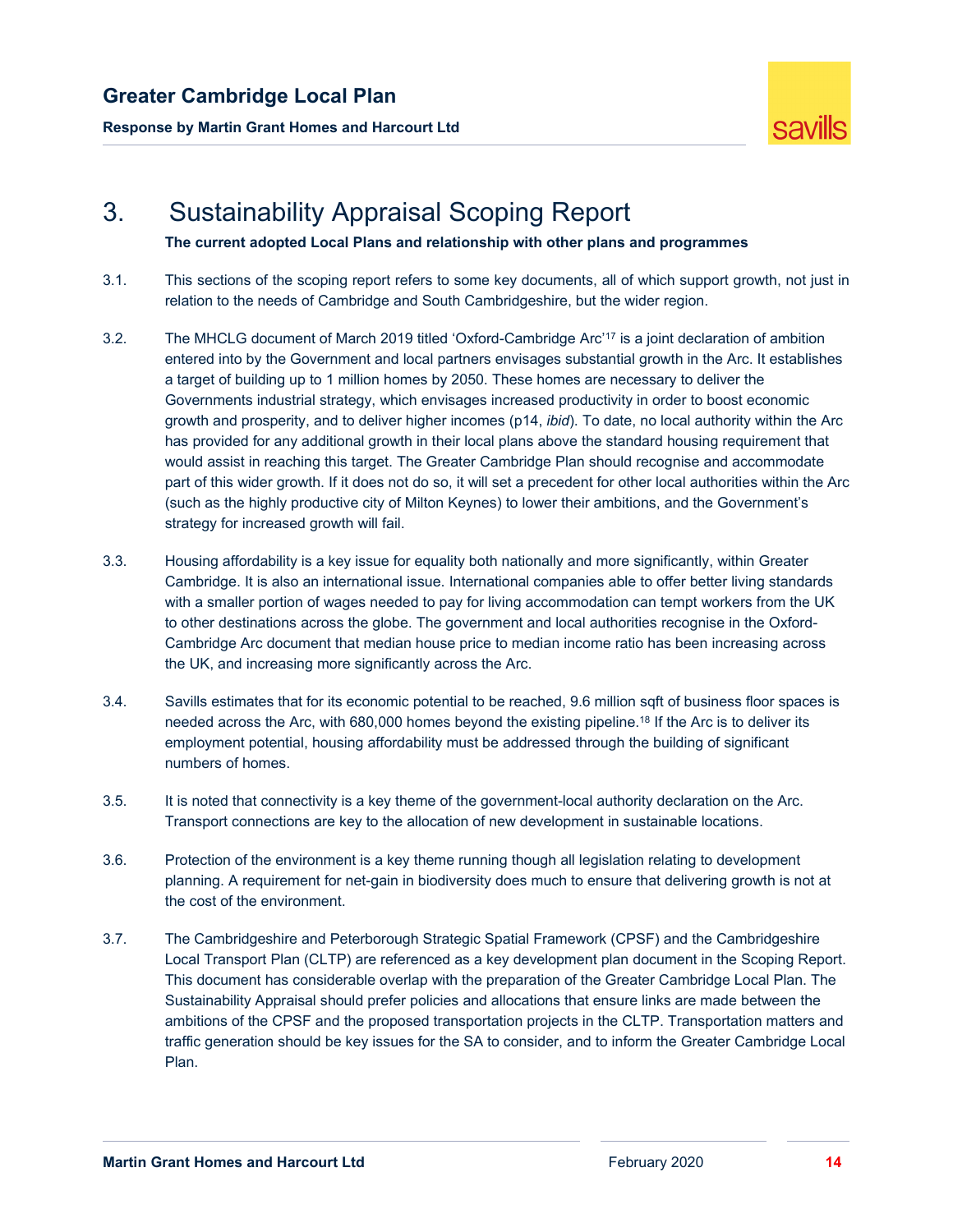

### **Population, Health and Wellbeing**

- 3.8. The scoping report correctly notes that the delivery of services and facilities (and access to them without recourse to a car) is an issue of health and equality. This should favour larger sites able to deliver access to such infrastructure when the sustainability appraisal of sites is carried out.
- 3.9. One of the key issues for the delivery of housing in Greater Cambridge is the need to deliver large numbers of homes as quickly as possible, as set out in the Greater Cambridge Housing Strategy 2019- 2023, which notes the key priority to 'increase the delivery of homes, along with sustainable transport and other infrastructure …'. Consideration should be given to the ability of existing sites to deliver additional homes quickly, when considering options for densification, or additional delivery at locations already committed for development.
- 3.10. Table 3.1 in this section provides an interesting comparison of development locations, identifying that the majority of growth in current Local Plans is to be provided on the edge of Cambridge, with a significant number being delivered in the Cambridge Urban Area, and the total number of completions, commitment and new sites in the rural areas amounting to more development than that proposed for new settlements or at Cambourne (an urban extension). The Sustainability Appraisal should consider this balance of locations very carefully. In order to maximise sustainability and reduce carbon emissions, new development should be located where: -
	- There are good public transport links:
	- **•** Where there is employment within walkable distance;
	- Where leisure and retail facilities are within walking distance;
	- Where existing facilities and services can be complemented with new facilities.

### **Health**

3.11. Guidance from the NHS and wider international research indicates that the provision of green open spaces has a linear relationship with activity levels, and a direct correlation with health. Larger sites able to deliver both incidental open spaces and good access to strategic formal sports and parkland will therefore offer better outcomes for population health. This should be factored into the Sustainability Appraisal of potential development sites.

### **Air and Noise Pollution**

3.12. The Scoping Report correctly identifies that air and noise pollution are key health issues for many groups in Greater Cambridge. Whilst there is a reflection that noise can to some extent be mitigated by traffic reductions and other measures in paragraph 3.68, there is no similar mitigation recognised for air pollution. Table 3.3 outlining the key sustainability issues for the Local Plan should strongly reflect the impacts of traffic on health and inequality outcomes in the SA objectives.

<sup>17</sup> Oxford Cambridge Arc, MHCLG, March 2019

<sup>&</sup>lt;sup>18</sup> The Oxford Cambridge Innovation Arc, Savills, 2019 p3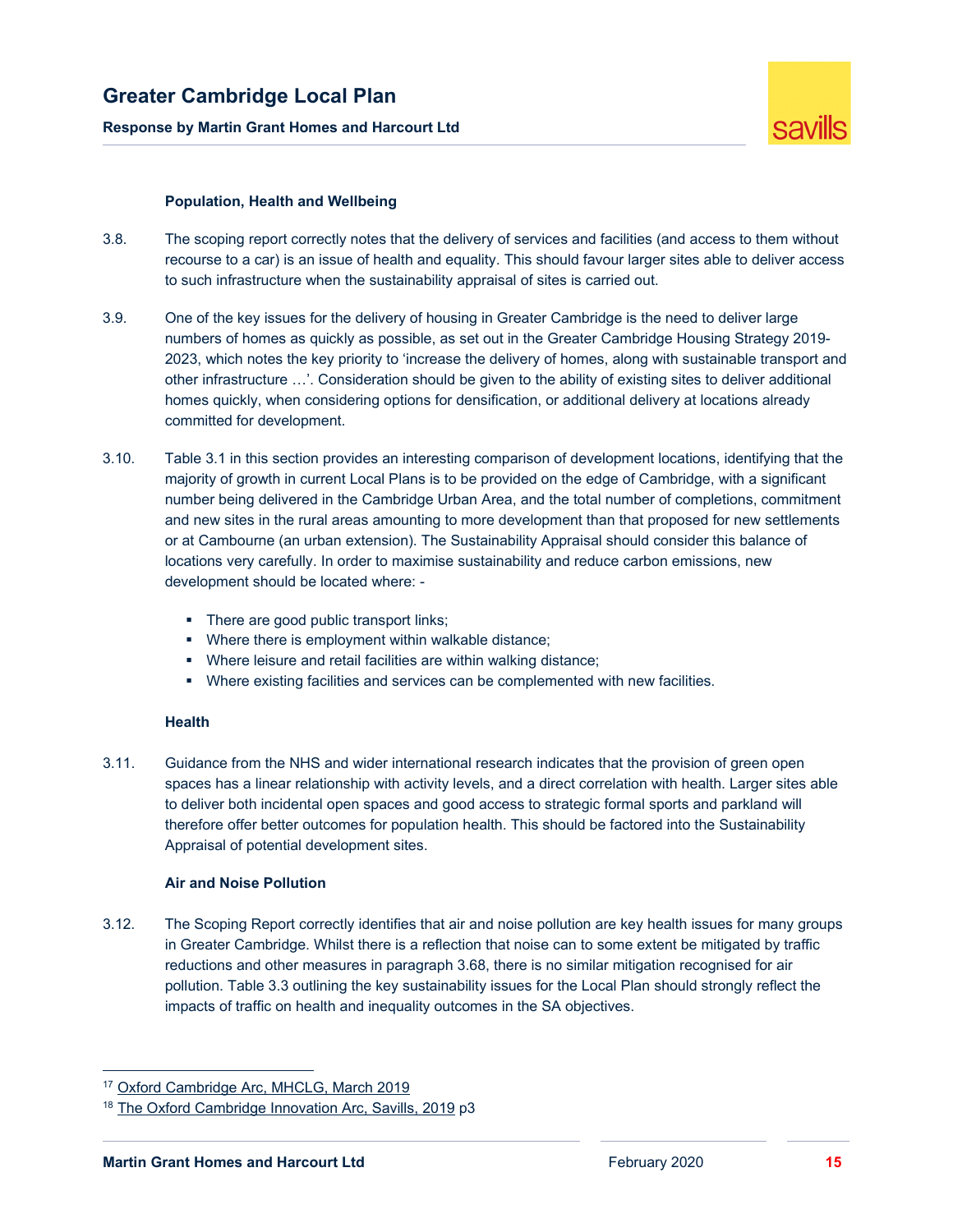**Response by Martin Grant Homes and Harcourt Ltd** 



### **Employment**

3.13. Section 2 of the Scoping Report notes the high level policy requirements introduced by the Government for the part that the Oxford Cambridge Arc is to play in the prosperity of the region (that is briefly mentioned in paragraph 4.24). 'Partnering for Prosperity', the new deal for the Cambridge-Milton Keynes-Oxford Arc is briefly referenced at paragraph 4.9. These documents together identify the high levels of employment growth that the Government expects across the Arc. The SA scoping should be clear that proposals that seek to deliver integrated employment growth at the higher levels expected from Government in relation to the Oxford Cambridge Arc will be favoured in the assessment. This criterion needs to be factored into SA objectives 14 or 15.

#### **Transport and Air Quality**

- 3.14. The national policy guidance listed generally contains policies that are aimed at reducing emissions from vehicles, or making emissions les noxious. These documents give very little prominence to the reduction of vehicle movements, in contrast to the reduction of vehicle emissions. The former aim is much better in all respects: reducing vehicle movements (and encouraging active travel) are both good for the environment and our health due to better air quality, but also improve health through activity.
- 3.15. The Air Quality Action Plan identifies (on page 18) that modal shift from private car to public transport and active travel will impact positively on air quality. Table 2.3 of the Action Plan identifies monitoring targets relating to increases in bus patronage, cycling trips, journeys to school by means other than car, and traffic congestion. The ability to meet these measures should form a part of the SA objectives: i.e. policies and potential site allocations are rated as higher / better the more likely they are to achieve these modal shifts. This should be considered in answering the Appraisal questions under SA Objective 13.
- 3.16. Local Transport Plan 2 contains targets to restrict any increase of transport within Cambridge city centre. The ability of policies, and sites, to reduce or limit traffic congestion should be a measure of how sustainable they are, and included in the SA objectives. Table 5.1 notes that the existing policies in the adopted Local Plans that promote sustainable and active transport based on sufficient population densities. The ability of new development to support public transport and active travel should be a key part of the Sustainability Appraisal assessment,

### **Climate Change Adaption and Mitigation**

3.17. Page 97 and Table 7.1 of the Scoping Report identify that transport makes the largest contribution to carbon emissions (over 34%) in South Cambridgeshire. Whilst it is correct that the peat fens create significant mitigation, the reduction of vehicular traffic and emissions from traffic is likely to have significant impacts on climate change adaption. This lends weight to the criteria that include the ability to reduce vehicular traffic as key assessment elements for the Sustainability Appraisal.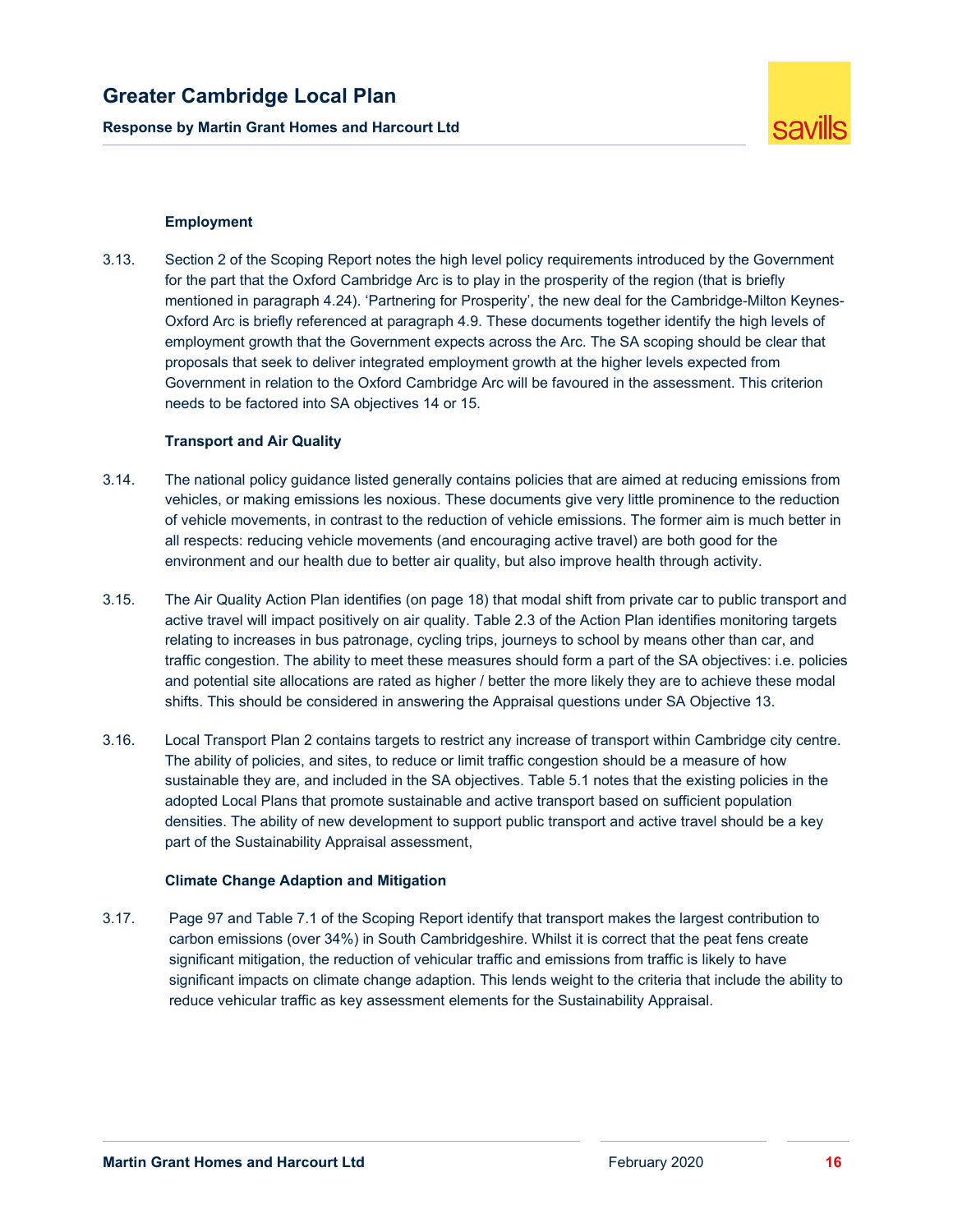**Response by Martin Grant Homes and Harcourt Ltd** 



### **SA Framework**

3.18. Table 11 sets to the SA Framework for the Greater Cambridge Local Plan. Paragraph 1.5 of the Scoping Report seeks views on any additional SA criteria that should be included. MGH comments below on each of the SA Objectives, and additional objectives that should be included to ensure a robust assessment. Commentary is also provided on the appraisal questions associated with each objective.

### *SA 1: Housing*

3.19. The Scoping Report identifies (as set out in the sections above) a larger number of policy documents, from government to local level, that indicate housing is needed to support economic development; and that high levels of economic development are required. The SA objectives (including SA objectives 14 and 15) do not include this link between housing and employment. There are two alternatives: an objective is added, or an existing objective is amended to include an objective: *To deliver sufficient housing to support employment growth, locating new jobs near to new homes, and balancing jobs with homes.* The Appraisal questions should include: *Does the Plan support increased employment delivery*  with sufficient homes to support employment growth? Have homes been provided where they are *accessibility to jobs, particularly by public transport, is maximised?*

#### *SA 4: Public health*

3.20. Appraisal question 4.2 touches on the issue of transport choices, but neglects any specific reference to public transport. Studies show that increased public transport has clear benefits to activity patterns19, in addition the removal of harmful emissions from vehicles, the increase in equality provided by public transport, and the benefits to mental health (and productivity) in reducing commuting times. This is set out in the Scoping Report, see *inter alia* paragraphs 3.14 to 3.16 above. A separate Appraisal Question should be added: *Does the Plan promote increased levels of public transport use, and better public transport density?*

### *SA 12: Minimising climate change*

3.21. SA 12.4 relates to public transport provision, but simply asks whether the Plan supports access to public transport. As set out above, public transport is a key element relevant to multiple factors affecting sustainability. SA 12.4 should therefore be strengthened to read: *Does the Plan support the growth of public transport networks, modal shift away from private cars and onto public transport, and access to public transport options?*

### *SA 14: Facilitating the economy*

3.22. The Appraisal questions included do not reflect the importance of economic growth that is highlighted in the Scoping Report itself, and referenced above in paragraph 3.13. SA14.1 asks whether the Plan provides for an adequate supply of land to meet Greater Cambridge's economic and employment needs. SA 14.5 asks whether the Plan supports stronger links to the wider economy of the Oxford Cambridge Arc. The Scoping Report indicates a much greater requirement. Greater Cambridge is within the Arc, and new infrastructure, including East West Rail has already been announced on the basis of higher levels of economic growth. Government expects Greater Cambridge to deliver higher levels of employment to support additional growth within the Oxford Cambridge Arc; and the economic reports accompanying the evidence base produced to date (in addition to other independent research) show that substantial growth can be achieved in the area.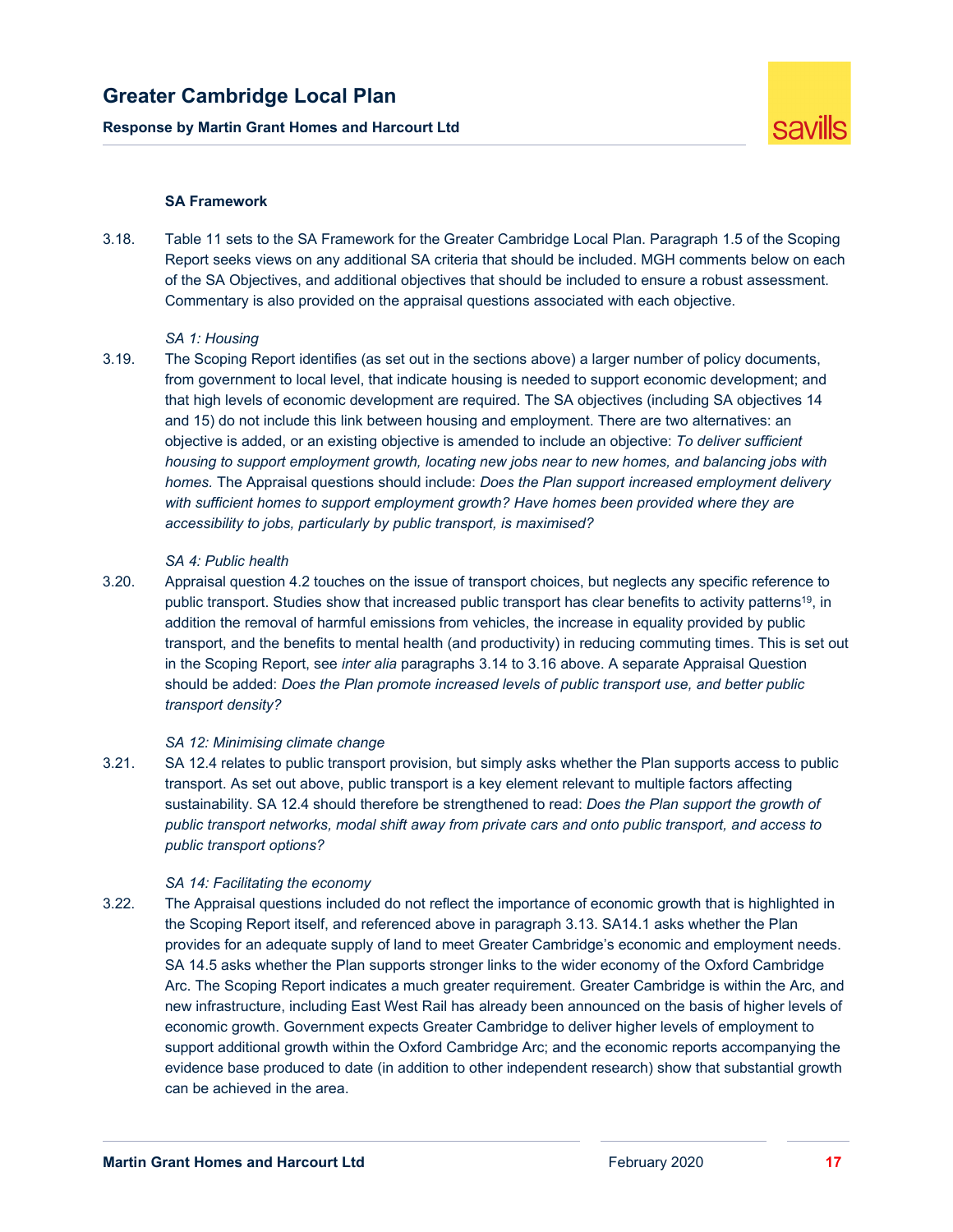### **Response by Martin Grant Homes and Harcourt Ltd**



3.23. SA14.1 should therefore be amended to read: *Does the Plan provide for a supply of land and the delivery of infrastructure that will meet the enhanced level of growth envisaged across the Oxford Cambridge Arc?*  SA 14.5 is therefore no longer needed, but could be used as a separate question to relate the SA and provision of employment to infrastructure. SA 14.5 should therefore be amended to: *Does the Plan provide adequate infrastructure in the right places to support enhanced levels of economic growth?*

### **Appendix 1**

### *Assumptions regarding distances*

3.24. The assumptions regarding distances are broadly appropriate, assuming that they are applied equally to all sites. It would be helpful to also assess sites in relation to their accessibility by bicycle, journeys which are increasing, particularly with the rise in use of micro-transport<sup>20</sup> including e-bikes and scooters.

#### *SA Objective 1*

- 3.25. MGH propose that this objective should include a requirement *To deliver sufficient housing to support employment growth, locating new jobs near to new homes, and balancing jobs with homes.* The criteria for the assessment of this objective should not be based simply on housing need, or the proposed small 10% increase in housing need, but should instead be predicated on meeting the housing need for employment aspirations. Without such a requirement the Plan cannot provide sufficient housing for everyone to live in a decent home, whilst also meeting the Governments aspirations for economic growth.
- 3.26. The criteria should therefore be: sites that fail to provide sufficient land for total housing need to support the highest economic forecasts will have negative effects (-). Sites that deliver sufficient land to support the full economic projections for the area will have significant positive effects (++).

#### *SA Objective 3*

- 3.27. The criteria and assumptions in the Scoping Report suggest that public transport implications are considered elsewhere and therefore do not need to be considered in relation to social inclusion and the equality act. This approach is incorrect. Public transport is a vital element of many of the sustainability objectives, and should therefore be considered in relation to each objective, ensuring that the weight given to support for public transport (and modal shift away from private car usage) is equal to its importance.
- 3.28. MGH propose that two criteria are added to the assessment assumptions. 1. If a site is within walking distance of regular public transport (1 journey every 15 minutes at peak hours) it will have a neutral effect. If a site is within walking distance of two or more bus routes with regular public transport, it will have a positive (+) effect. If a site is within walking or cycling distance of strategic transport, such as rail, guided bus, park and ride or proposed Cambridge Autonomous Metro, it will have a significant positive effect.2. If a site is able to support additional public transport provision it will have a minor or significant positive effect, depending on the quality and quantum of public transport improvements that can be supported.

 $19$  Physical activity in relation to urban environments, the Lancet, May 2016

 $20$  Forbes article and source data on micro mobility uptake, February 2019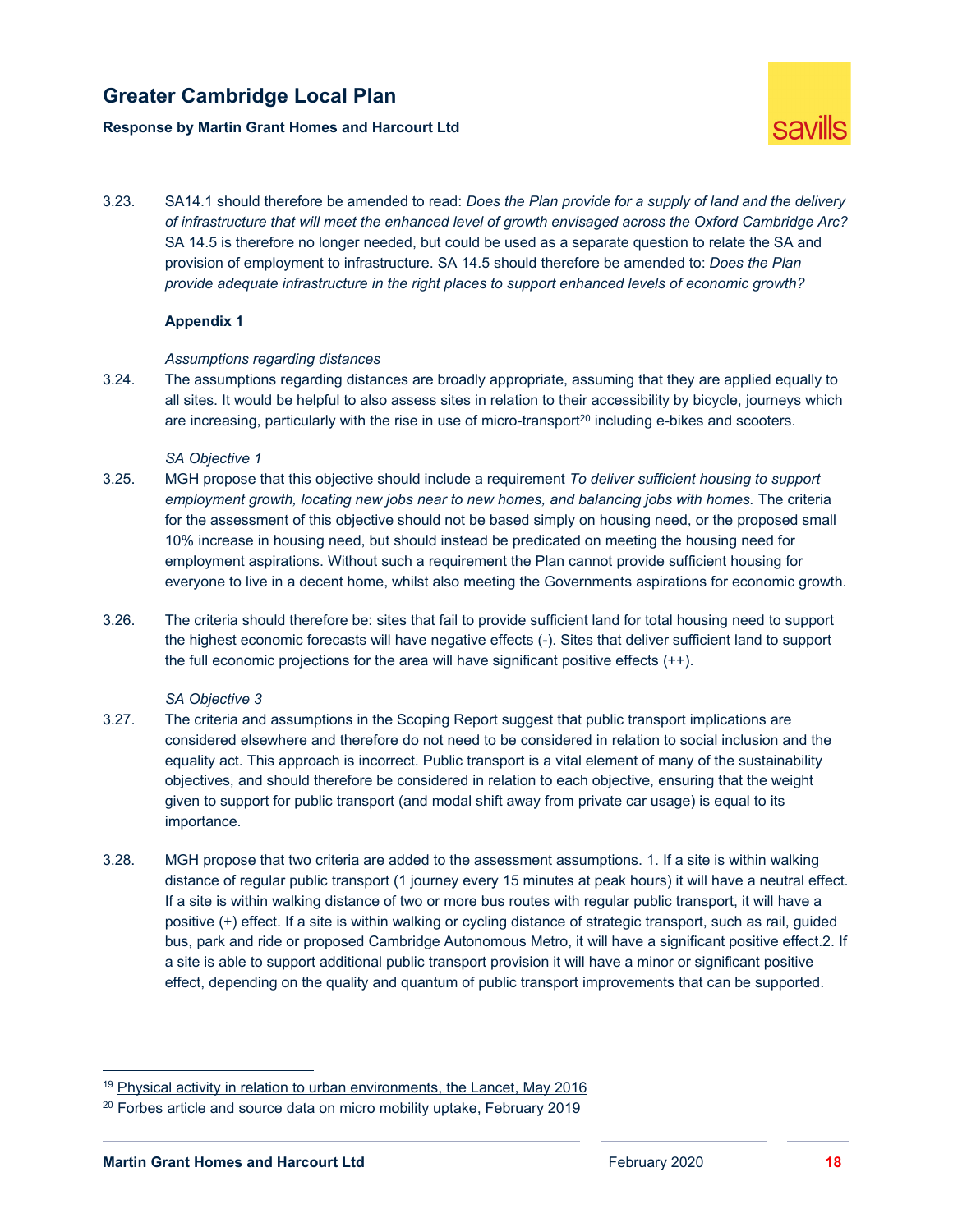### **Response by Martin Grant Homes and Harcourt Ltd**



### *SA Objective 4*

3.29. This objective includes a criteria that relates to the beneficial proximity of development to healthcare facilities. A further criterion should be added to include that: Sites that are able to deliver new healthcare facilities within walking distance of employees or residents, will have a significant positive effect.

### *SA Objective 5*

3.30. MGH disagrees that sites within 400m of locally designated sites will have an uncertain negative effect. This will depend on the site's size and ability to offer mitigation, or its ability to offer biodiversity gains in relation to the designated site. The assumption should therefore be amended so that the uncertain negative effects apply only to *sites where development is proposed within 400m of locally designated sites*.

### *SA Objective 12*

3.31. MGH broadly agrees with this methodology. The importance of transport options on climate changes should not be underestimated, and to reflect this it would be beneficial to split the assessment into two sections relating to proximity to public transport and opportunities for cycling and walking. Transport studies show that people are willing to cycle more than 1.8km to a train station, and a 2 mile cycle ride is only 10 minutes. MGH therefore proposes that this criteria is extended to 2.5km for access to a rail station. The assessment also includes the beneficial effects of proximity to a Cambridge Busway stop. This should be extended to include similar proximity to a Park and Ride, or Cambridge Autonomous Metro stop.

### *SA Objective 13*

3.32. The ability of public transport, and modal shift away from private vehicles has an impact on this objective. A new assessment criteria should therefore be introduced to state: *Proposals that will lead to an increased take up in public transport, or a modal shift from car use to active modes of transport or public transport, will have a positive effect.*

#### *SA Objective 14*

*3.33.* This objective and the associated criteria do not consider the overall level of employment to be provided in the Local Plan. There is a significant need for uplifts in employment provision, as set out in the main body of the Scoping Report. A new criteria should therefore be added to state: *Reduced employment provision at levels that match housing need will significantly undermine government objectives to deliver*  uplifts in the economy and will result in significant negative effects. Matching the highest levels of *potential growth will have significant positive effects.*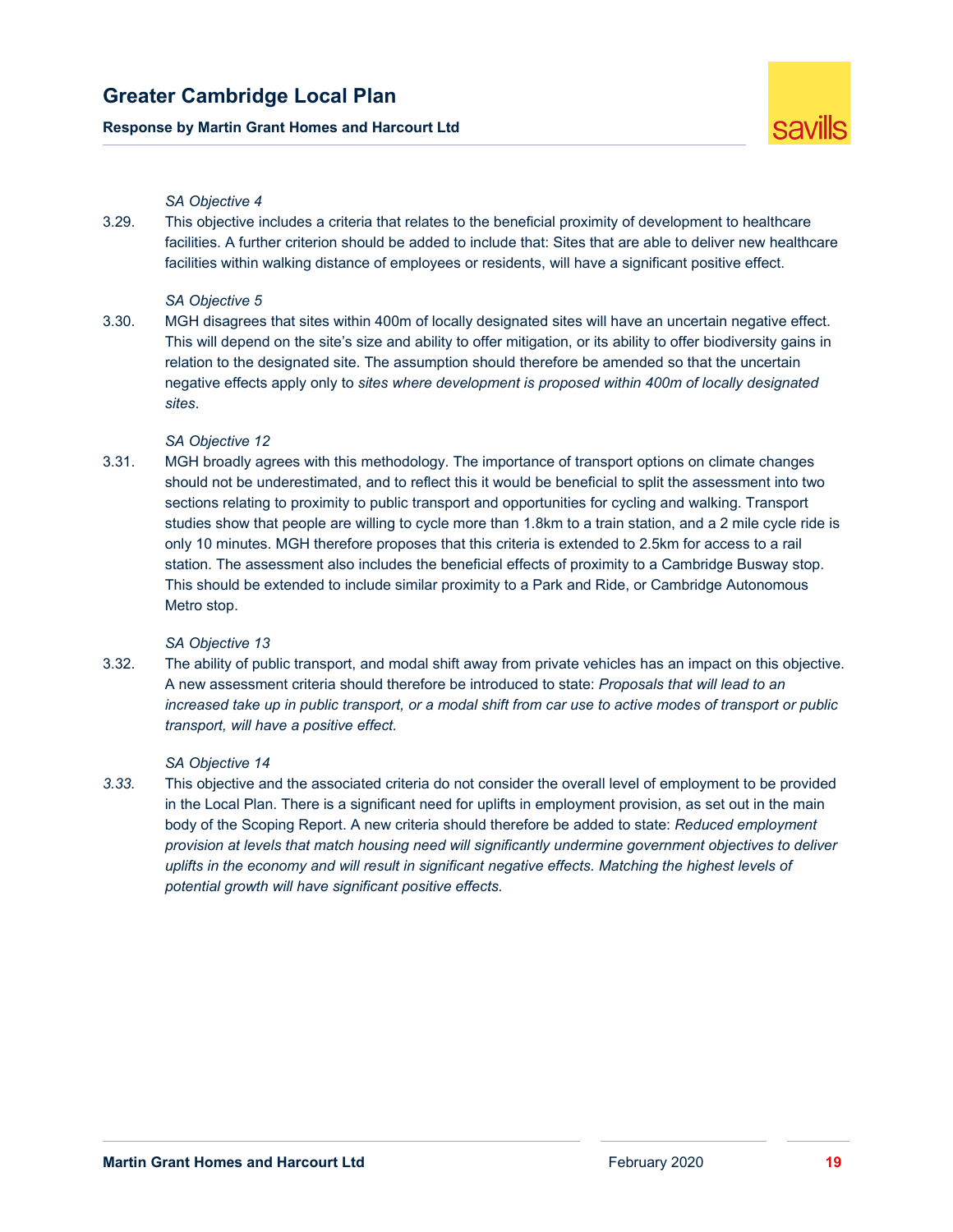



## 4. Sustainability Appraisal of Issues and Options

- 4.1. MGH comment on the text and results of the Sustainability Appraisal (SA) of the Issues and Options Report in light of the comments made above relating to the Scoping Report.
- 4.2. In relation to Table 2.1, see comments above in Section 3 of this document relating to the SA Objectives.
- 4.3. MGH notes and agrees with the comment in paragraph 2.12 advising that the Councils recognise that the best overall scenario will involve some growth in all of the locational types identified, but in different proportions depending on the prioritisation of the themes in the Plan. It is also noted that, in order to refine these options, more detailed SA work will need to be carried out for potential sites themselves, rather than the high level strategies. This seems to be correctly reflected in paragraph 2.17 that notes at this stage potential effects remain uncertain.
- 4.4. Further comments on the unpredictability of assessing high level strategies are set out in paragraphs 2.18 to 2.22 of the SA. We note that one uncertainty relates to the emissions from private vehicles, which could change over the course of the Plan period. Whilst this is true, the other negative effects of increased commuting and car trips, on congestion, time, productivity and mental health amongst other criteria, will remain. Reducing trip lengths and vehicle journeys will also inevitably have an overall positive impact on climate change reductions, as there are links between carbon emissions and the power generated for all types of vehicles, including electric vehicles.

#### **Commentary on 'big themes'**

- 4.5. MGH welcomes the conclusions in paragraph 3.5 that reducing the need to travel by car and reducing carbon emission from vehicles is a key way in which carbon emissions can be reduced.
- 4.6. The inclusion of tree cover as an assessment criteria in paragraph 3.7 is noted. MGH has commented on this in relation to the Scoping Report.
- 4.7. Paragraphs 3.15 to 3.18 relate to the provision of jobs on the Local Plan. MGH has commented on this in relation to the Scoping Report. In order to match the SA with specific potential outcomes it is in our view more helpful if the criteria refer to the levels of employment that are sought by Government in the region.
- 4.8. The Government's aspirations for employment across the Oxford Cambridge Arc are high, and the initial work that has been carried out in the Cambridgeshire and Peterborough Independent Economic Review show that there is great potential to deliver high levels of employment in Greater Cambridge. The Plan and its assessment should be focussed on delivering these levels of growth as positive outcomes that are in accordance with Government strategy.
- 4.9. MGH's commentary on new homes can be found in the previous section of these representations. In summary, the Plan should focus on the delivery of the Government's economic strategy, and the housing requirement for the Plan should support this strategy. A failure to provide sufficient housing to support required employment growth should be assessed as a negative outcome.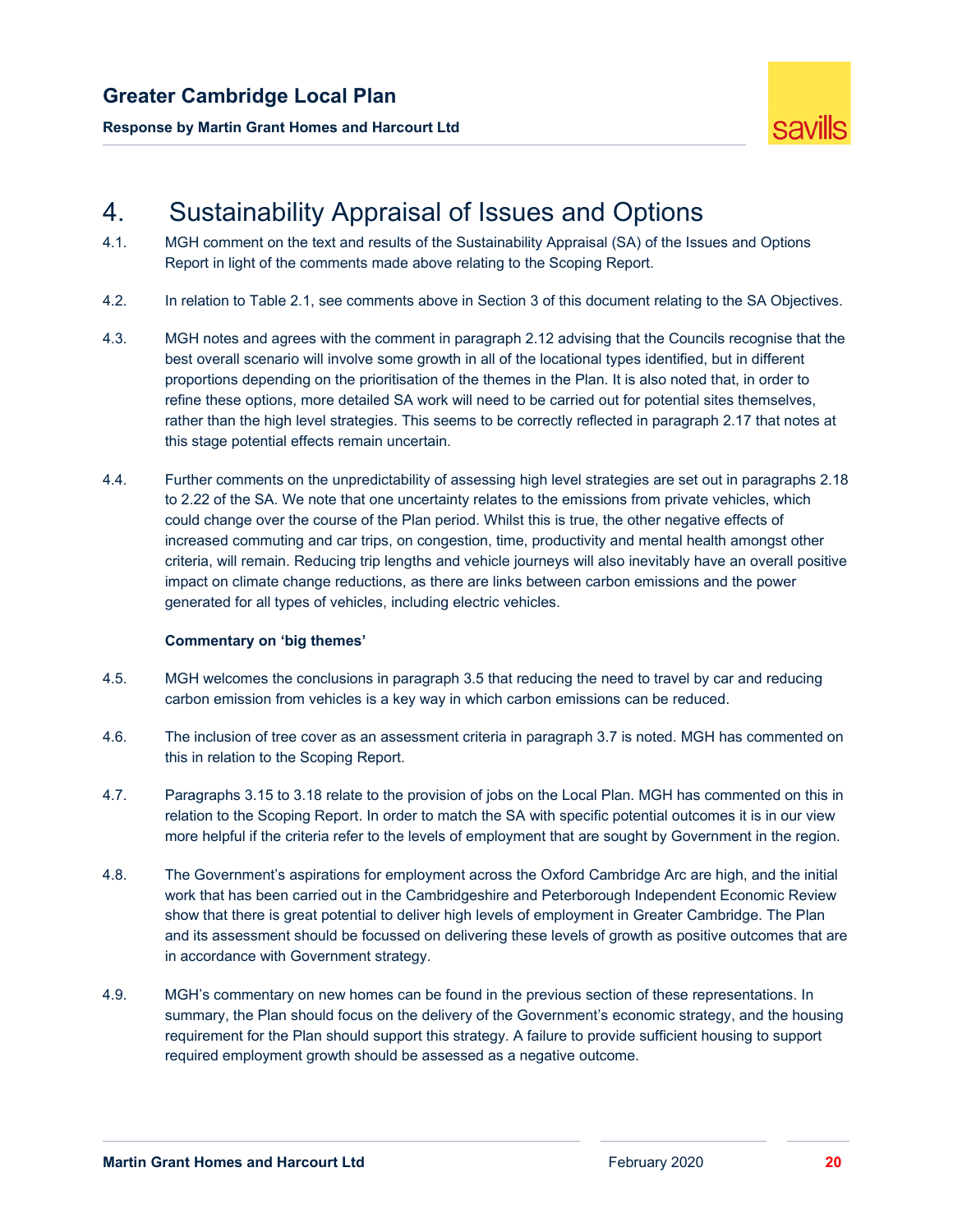

### **Spatial distribution options**

4.10. MGH note the Councils' comments that a blended approach of options is likely. It is still important to consider the potential for the expansion of existing settlements, such as the MGH proposal at North Cambourne. This proposal has specific benefits that relate to the existing town centre, facilities and services available at Cambourne, together with the benefits of a new settlement. The assessment of some sites, such as North Cambourne, will also have elements form other categories – for instance, the expansion of Cambourne to the north would draw on the existing transportation credentials of the site, which would add the benefits of Option 6 – development in public transport corridors. The individual site assessment and sustainability appraisal will provide an opportunity as the Local Plan progresses, to carry out the more detailed assessment necessary to determine the most sustainable options for the Local Plan.

### *SA Objective 2*

4.11. The appraisal states that Option 2 (effectively, Cambridge airport) is of a sufficient scale to be able to provide a mixed development incorporating a range of services and facilities with good accessibility to the city and nearby suburbs. The assessment of Option 4 notes that the creation of new settlements would require supporting infrastructure. This is why MGH consider that the expansion of Cambourne does not fit neatly into the categories provided. North Cambourne would have access to existing facilities, services and infrastructure, and would additionally provide further facilities, services and infrastructure, benefitting thousands of existing residents. It would therefore be likely to have significant positive effects greater than those of stand-alone new settlements.

#### *SA Objective 3*

4.12. It is unclear why Option 2 is scored differently from Options 3 and 4. The assessment concludes that the Cambridge Airport site would be of sufficient scale to create a new cohesive community. This is also the case with Cambourne, already a cohesive community, and where north Cambourne would further add to the existing community. The report suggests that new settlements (Option 4) could take many years to deliver a critical mass necessary for a new community. This is not true of North Cambourne, which would grow the existing community.

#### *SA Objective 5*

- 4.13. It is not yet clear how this objective will relate to the requirement for biodiversity offsetting. If a policy is introduced that relates to all of the environmental quality issues considered in Objective 5, and the policy requires net biodiversity gain, there will be NO impacts: in fact, the positive (net gain) impacts will depend on the level of net gain that the proposals achieve.
- 4.14. In relation to the north Cambourne site, there are numerous opportunities for net biodiversity gain, including not just retention of existing habitats, but the provision of new habitats, and potential for habitat gains through biodiversity enhancements. MGH would be pleased to discuss these issues in more detail in order to ensure that the next stages of the SA are as accurate as possible, and reflect the most detailed survey and analysis work that has been carried out. It is likely that this assessment will show a positive effect for development at north Cambourne, rather than the mixed impacts currently shown.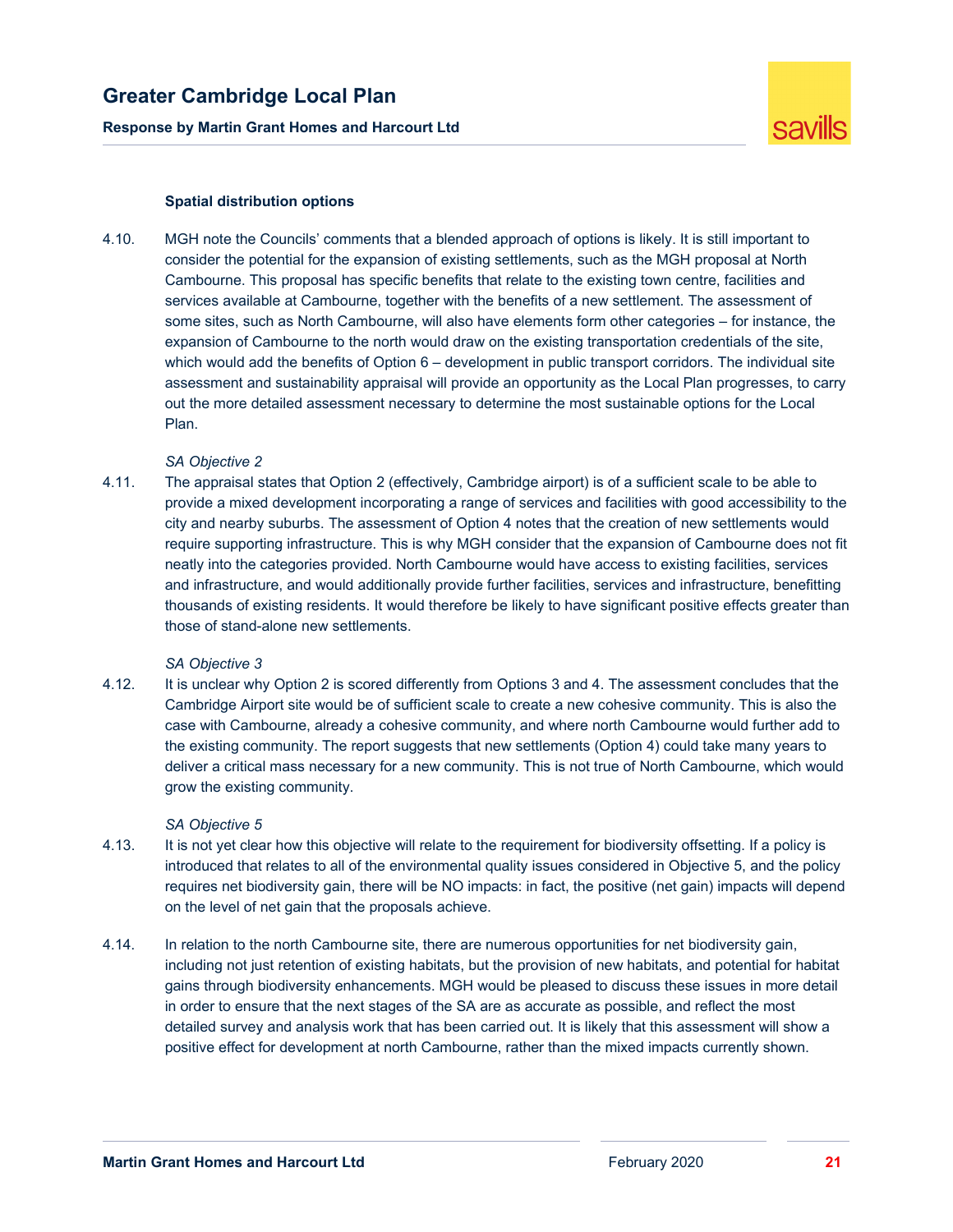### **Response by Martin Grant Homes and Harcourt Ltd**



### *SA Objective 6*

4.15. The impact of development at North Cambourne is difficult to categorise in relation to this objective, as it is not specifically related to a new settlement, and therefore does not have the potential negative impacts that relate to development Option 4. MGH await the detailed SA of sites in order to comment more fully, but would welcome the opportunity to discuss potential impacts on the distinctiveness of Greater Cambridge's landscapes and townscapes in more detail. There is an opportunity at North Cambourne to add to the distinctiveness of Cambourne, building on the existing identity of the town and creating a strong sense of place.

### *SA Objective 7*

4.16. MGH strongly disagrees that North Cambourne would be likely to have a detrimental effect on the qualities, fabric, setting and accessibility of Greater Cambridge's historic environment. There are very few heritage assets related to the site, and impacts on them through development would be limited. This issues can be explored in more detail during the SA of specific development sites.

#### *SA Objective 11*

4.17. The SA concludes at paragraphs 3.86 and 3.87 that because development is likely to lead to a reduction in permeable surfaces flood risk will increase. This is not accurate. All development is required to deliver surface water drainage in a sustainable way, including measures that mitigate against climate change. In other words, new development will normally mitigate flood risk by providing storm water attenuation that slows water run-off to rates based on increased rainfall. This offers flood mitigation, contrary to the initial findings of the SA. This would be the approach adopted at North Cambourne, which lies outside of any designated flood zones. MGH therefore expects that the detailed SA for the site will conclude that it can provide benefits to flood risk minimisation, and adaptability to climate change.

#### *SA Objective 12*

- 4.18. Assessment against this objective is particularly sensitive to the provision of public transport and the ability of development proposals to limit the impacts of vehicular traffic, as recognised in paragraph 3.92. Option 2 (the Cambridge Airport) is assessed as being of sufficient scale to be able to deliver a range of homes, jobs, services and facilities, which could reduce the need for people to travel elsewhere. MGH has carried out an assessment of the potential increase in self-containment that could be achieved at Cambourne, together with a shift away from car usage and onto public transport. The evidence to support this approach is set out in Appendix 1, together with the assumptions made about what could realistically be achieved. Our evidence shows that there is potential to deliver a large number of homes at North Cambourne with a net zero (or minimal) effect on car journeys to Cambridge.
- 4.19. It is clear that, should new settlements (or expansions of existing settlements such as North Cambourne), also be located on public transport corridors, they will not necessarily have the balanced positive and negative effects of new settlements as shown in the table on p39. It is more likely that they would have the significant positive effects associated with development Option 6.

#### *SA Objective 13*

4.20. Objective 13, similar to Objective 12, is influenced strongly by patterns of commuting and car usage. The comments made above in relation to Objective 12 are also relevant to this objective, with likely positive effects from development at North Cambourne.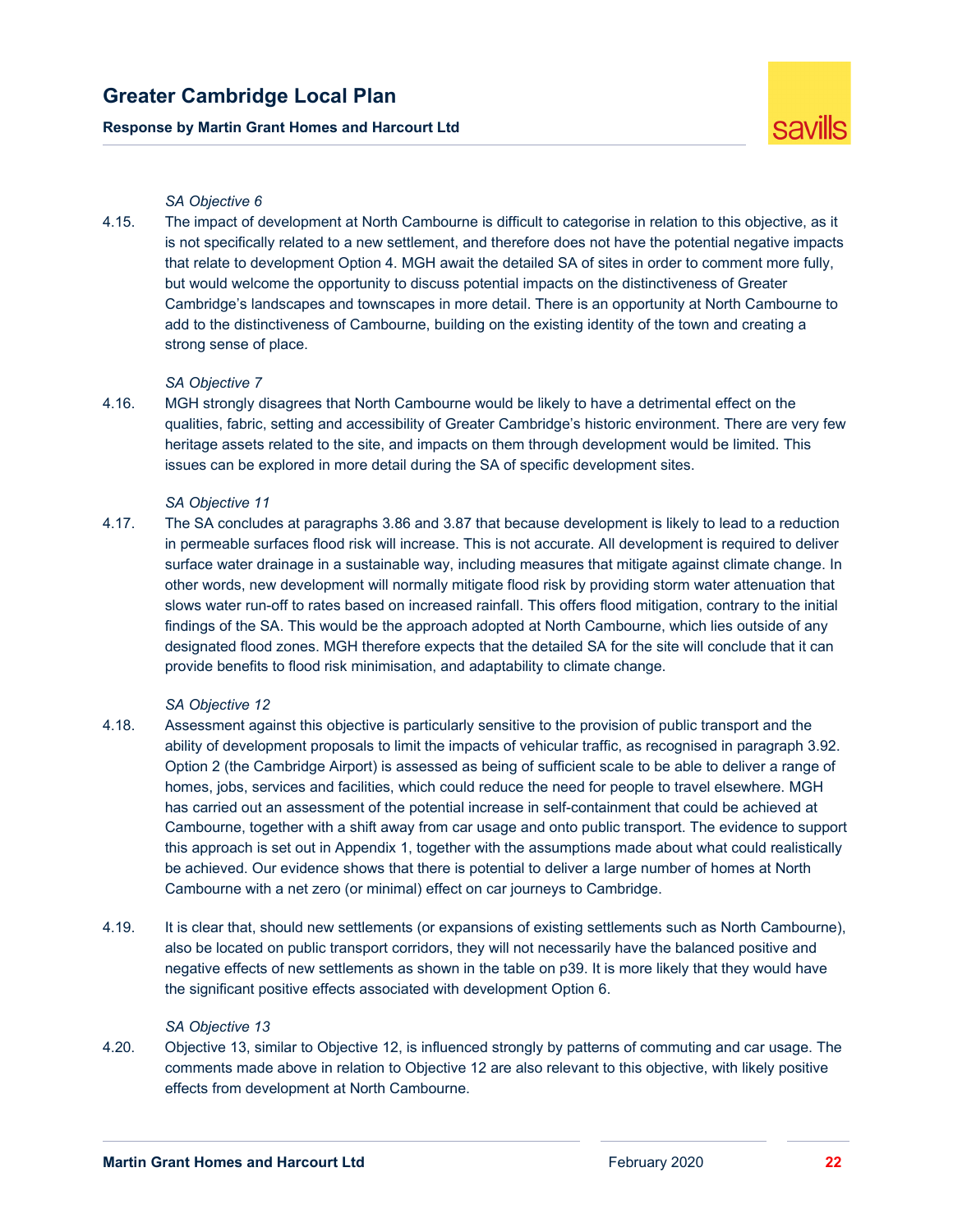### **Response by Martin Grant Homes and Harcourt Ltd**



### *SA Objectives 14 and 15*

4.21. The assessment of this objective would be similar for Cambridge Airport and North Cambourne; or for public transport corridors and North Cambourne. The North Cambourne proposals are of sufficient size suitable to create a strong and vibrant community, well-connected to Cambridge with public transport, which would be attractive to global and local employers. The provision of a mixed-use community at North Cambourne, including a variety of employment types, would be likely to generate significant positive effects to the economy.

### **Conclusions**

4.22. MGH are mindful that this is a high level initial appraisal of options. It is clear that the MGH site, unlike Cambridge Airport, does not fit neatly into any one of the broad development options. However, it does benefit from the positive effects of new settlements, and the positive effects of development on public transport corridors. MGH looks forward to the conclusions of the individual site sustainability appraisals, and would welcome the opportunity to engage with the Councils in this process.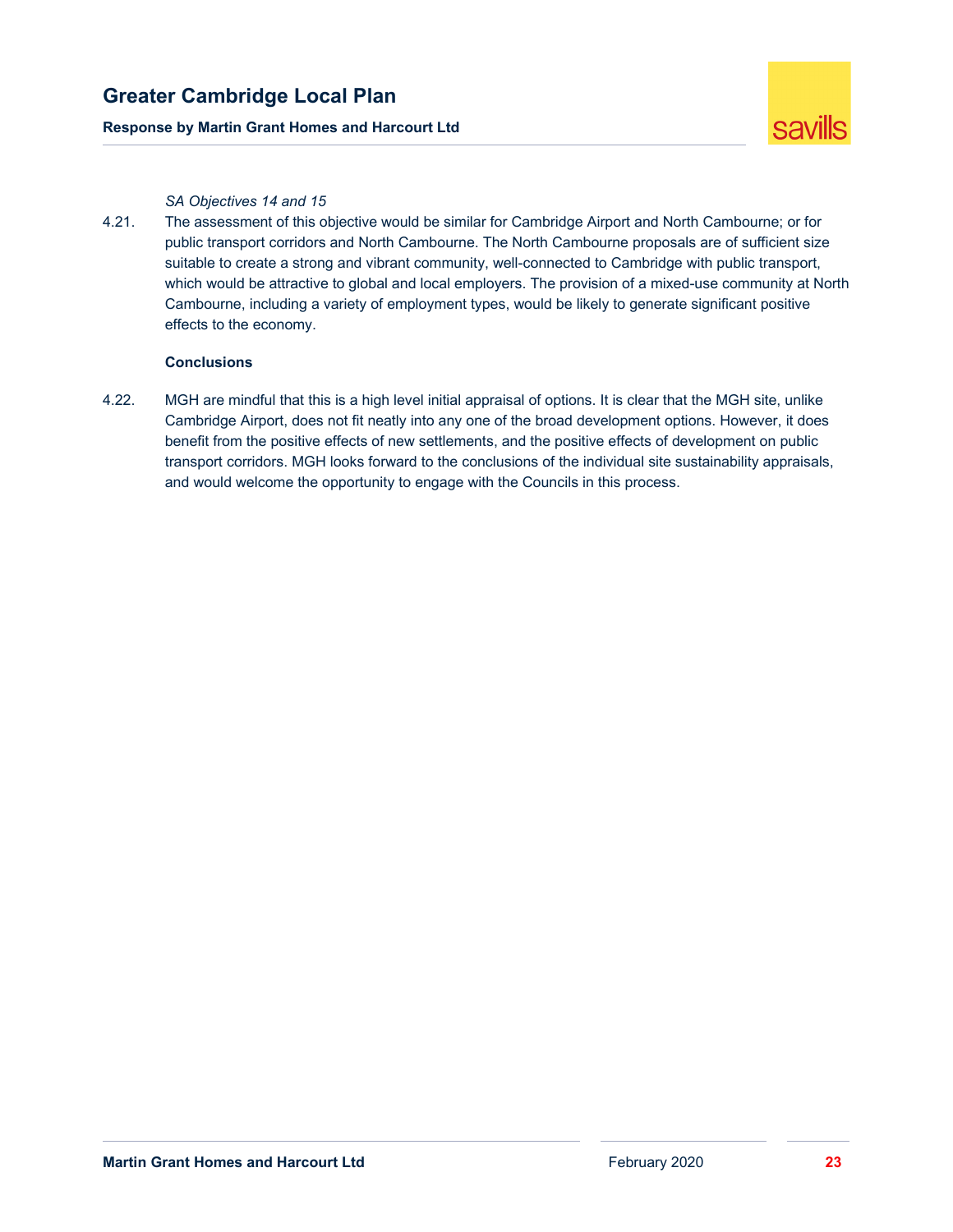**Response by Martin Grant Homes and Harcourt Ltd** 



# Appendices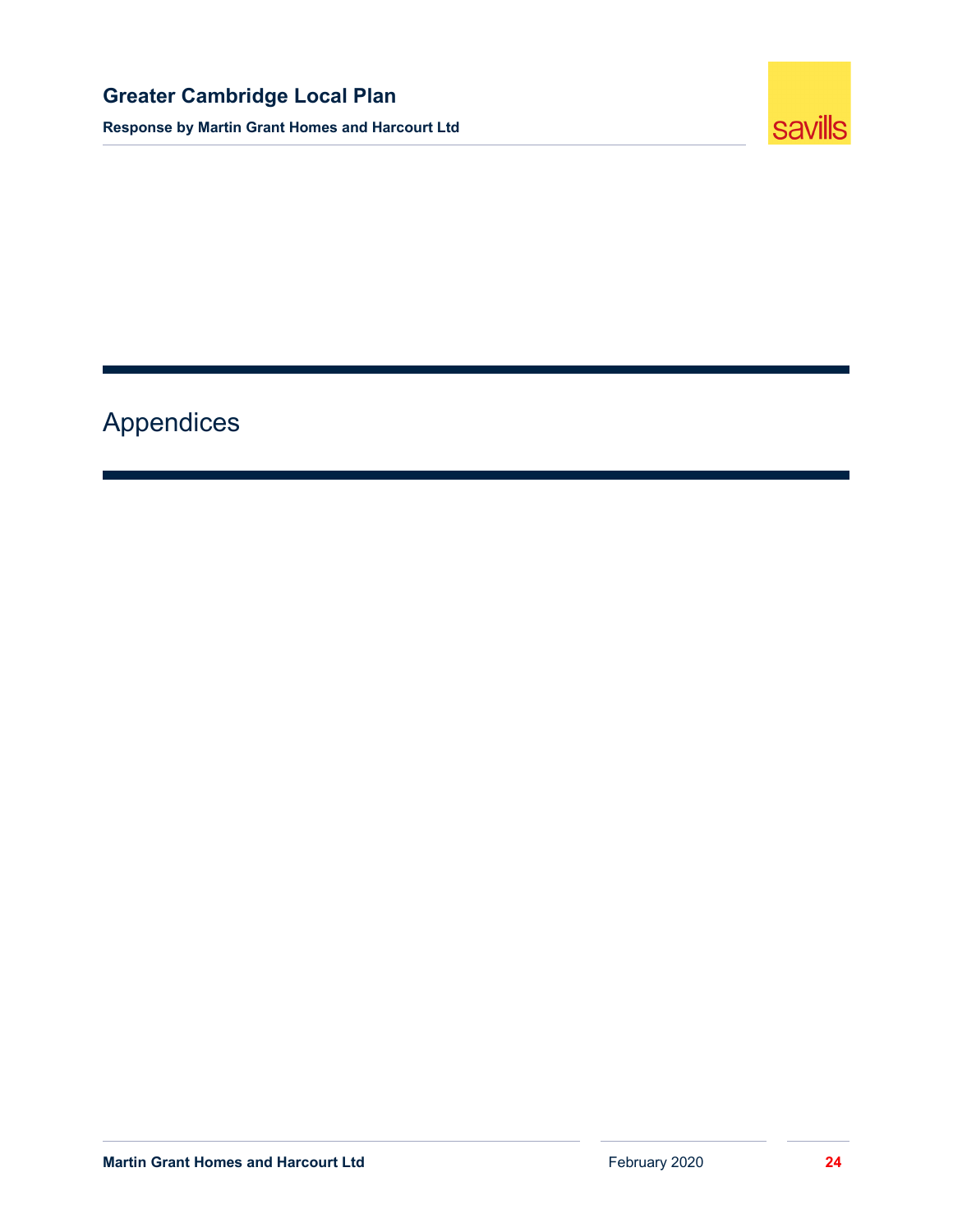

Appendix 1 North Cambourne: self-containment and modal shift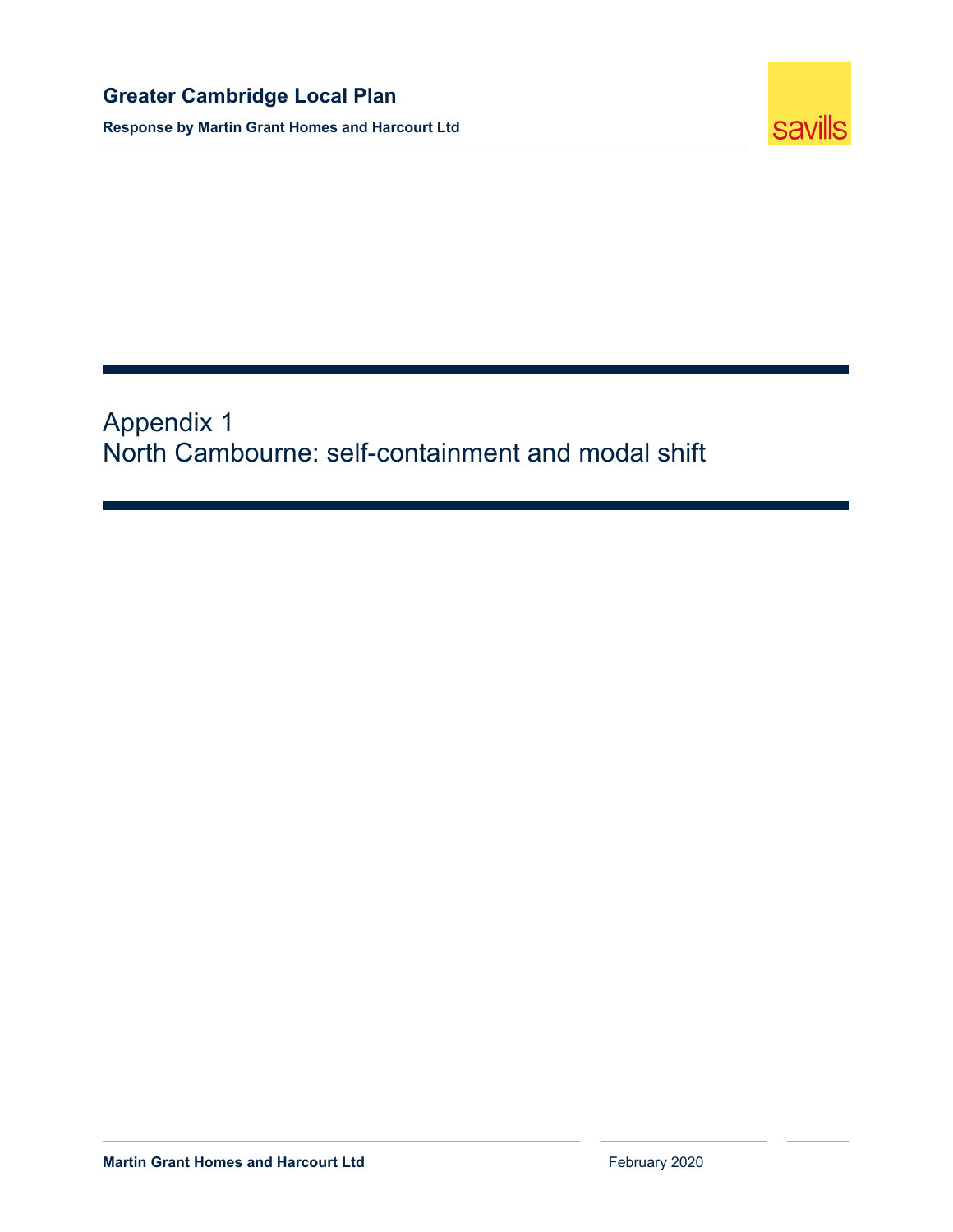

#### **Settlement Size and Travel Self-containment**

- A1.1. Figure 1 (and figures in Table 1) below identifies the self-containment of various settlements in Cambridgeshire. The 'self-containment' is the percentage of the resident workforce in a settlement that also works in the same settlement. This data is taken from 2011 Census data from the Office for National Statistics, and is now slightly out-of-date, particularly in relation to Cambourne that we know has seen significant new homes built and occupied since 2011. We estimate that the self-containment of Cambourne is currently about 25%.
- A1.2. The statistics show that self-containment broadly increases as settlement size increases. This is intuitively what would be expected, as larger towns are better able to support a range of more strategic facilities that are the primary generators of trips. In particular, the key generators of journeys are for leisure, for work and for shopping. Settlements that support large amounts of leisure uses, employment and retail will therefore have better self-containment.
- A1.3. The data shows that Huntingdon, Haverhill and Newmarket have particularly high self-containment, at between 45-50%. Cambridge has self-containment of between 55-60%<sup>21</sup>. We estimate that with a sufficiently large population, Cambourne could reach a self-containment of 50%.



Figure 1: Self-containment as a measure of population size.

<sup>21</sup> https://www.nomisweb.co.uk/census/2011/rf04aew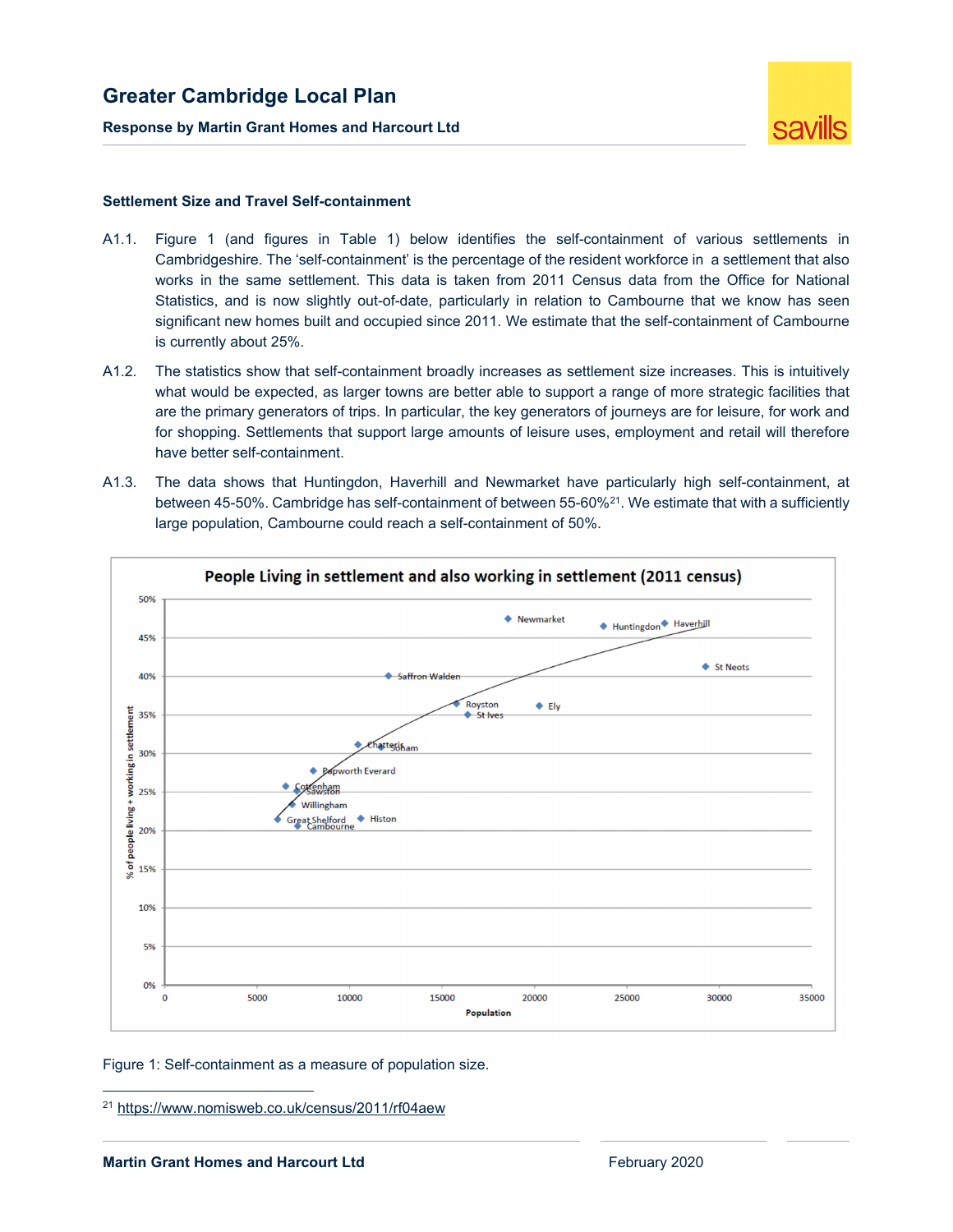

|                       |            | All     |         |          |           |          |
|-----------------------|------------|---------|---------|----------|-----------|----------|
|                       |            | People  | $\%$    | Retained | No fixed  | $\%$     |
|                       | Population | Working | working | in Town  | Workplace | Retained |
| Cambourne             | 7185       | 3878    | 54%     | 758      | 204       | 21%      |
| <b>St Neots</b>       | 29268      | 15477   | 53%     | 5907     | 1169      | 41%      |
| Huntingdon            | 23732      | 12402   | 52%     | 5429     | 730       | 47%      |
| St Ives               | 16384      | 8887    | 54%     | 2919     | 556       | 35%      |
| Saffron Walden        | 12102      | 6229    | 51%     | 2294     | 506       | 40%      |
| Elv                   | 20256      | 10473   | 52%     | 3573     | 602       | 36%      |
| Newmarket             | 18575      | 10535   | 57%     | 4635     | 772       | 47%      |
| Royston               | 15781      | 8684    | 55%     | 2941     | 617       | 36%      |
| Haverhill             | 27041      | 13896   | 51%     | 6030     | 1030      | 47%      |
| <b>Great Shelford</b> | 6104       | 3026    | 50%     | 619      | 145       | 21%      |
| Soham                 | 11699      | 6570    | 56%     | 1840     | 603       | 31%      |
| Chatteris             | 10453      | 5175    | 50%     | 1465     | 474       | 31%      |
| Histon                | 10600      | 5669    | 53%     | 1151     | 342       | 22%      |
| Sawston               | 7145       | 3885    | 54%     | 900      | 308       | 25%      |
| Papworth              |            |         |         |          |           |          |
| Everard               | 8037       | 4364    | 54%     | 1139     | 265       | 28%      |
| Cottenham             | 6543       | 3498    | 53%     | 838      | 245       | 26%      |
| Willingham            | 6887       | 3815    | 55%     | 833      | 261       | 23%      |

Table 1: data supporting Figure 1, ONS / WSP

### **Assessment of Journeys to Work by Car From Cambourne**

- A1.4. WSP have undertaken an assessment of the potential car mode share of people who live in but work outside Cambourne if the settlement is expanded. This assessment is based on the potential for self-containment of trips if Cambourne is expanded to a population of around 31,000 and with a significant increase in the availability of Public Transport in the form of both a Cambourne Station on the East-West rail line and a connection to the CAM network.
- A1.5. For drivers that would have otherwise driven to Cambridge from Cambourne, we estimate that 75% could transfer to EW-rail or CAM. This is considered reasonable given that the proportion of commuters from Ely who worked in central Cambridge and commute by train was about 58% in 2011 and this was prior to the opening of Cambridge North station and the proposed Cambourne south station. Once both Cambridge North and South Stations are implemented the rail mode share could rise to around 65% - 70% especially with future restraint on cars entering Cambridge. Ely is a good comparison with Cambourne, although it is slightly further away. With good connections to the proposed Cambourne train station, similar levels of commuting by train could be achieved, or perhaps greater, particularly for the existing population, which is within easy walking distance of the proposed station for East-West Rail.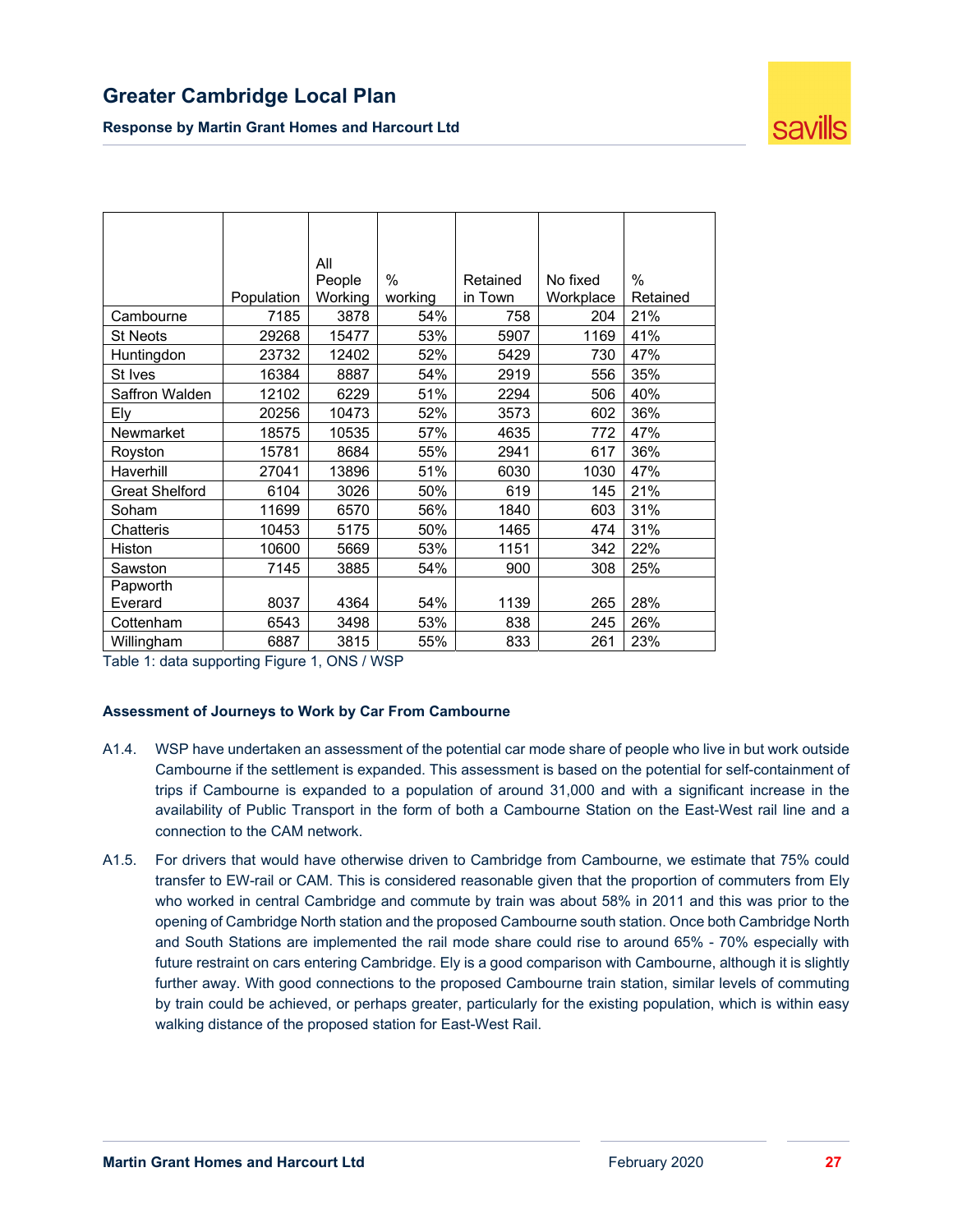

- A1.6. It is likely that large numbers of commuters to Cambridge would also transfer to the Cambridge Autonomous Metro (CAM). The report to the GCP Executive Board of 19 February 2020 that considered the proposed segregated busway from Cambourne to Cambridge proposed a bus service capacity of 1500 passengers during the AM peak hour. CAM is likely to have an even greater capacity.
- A1.7. Given the levels of rail use from Ely to Cambridge and the additional potential of the C2C segregated busway/CAM a 75% shift from car to public transport for journeys between Cambourne and Cambridge via train or CAM therefore seems not just desirable, but achievable.
- A1.8. For drivers to all other destinations not in Cambridge, we have assumed only asmall shift in transport mode, of 10%. East-West rail will connect Cambourne not just to Cambridge, but to other destinations including St Neots, Bedford and Milton Keynes.
- A1.9. The assessment of Cambourne resident's journeys to work by car external to Cambourne with an increase in population to 31,000 (and hence increase in self-containment) together with a significant increase in public transport availability is set out in the table 2 below.

|                                                      | Census<br>Data | <b>Existing</b> | <b>With EWRail</b><br>and CAM |                                                                                                                                            |
|------------------------------------------------------|----------------|-----------------|-------------------------------|--------------------------------------------------------------------------------------------------------------------------------------------|
| Year                                                 | 2011           | 2018            | 2030                          |                                                                                                                                            |
| <b>Number Homes</b>                                  | 2734           | 4240            | 12000                         | Pro-rata                                                                                                                                   |
| Population                                           | 7185           | 11200           | 31500                         | Pro-rata                                                                                                                                   |
| <b>Total Workers</b>                                 | 3874           | 6000            | 17000                         | Pro-rata                                                                                                                                   |
| Percentage living and working in<br>Cambourne        | 20%            | 25%             | 50%                           | From<br>Census<br>Data<br>Self<br>Containment<br>Graph                                                                                     |
| <b>Total Working outside Cambourne</b>               | 3116           | 4500            | 8500                          | As above                                                                                                                                   |
| Car Drivers with destination not in<br>Cambridge     | 1031           | 1486            | 2500                          | 10%<br>Car<br>Assumes<br><b>Drivers</b><br>with<br>destination<br>outside<br>(300)<br>Cambridge<br>transfer to EW Rail or<br>CAM           |
| Car Drivers with destination in<br>Cambridge         | 1467           | 2114            | 1000                          | 75%<br>Car<br>Assumes<br><b>Drivers</b><br>with<br>destination<br><i>in</i><br>(3000)<br>Cambridge<br>transfer to EW Rail or<br><b>CAM</b> |
| Car Drivers working outside                          |                |                 |                               |                                                                                                                                            |
| Cambourne                                            | 2498           | 3600            | 3500                          |                                                                                                                                            |
| % Car Driver mode share working<br>outside Cambourne | 80%            | 80%             | 41%                           |                                                                                                                                            |

Table 2: Travel to Work data, ONS and WSP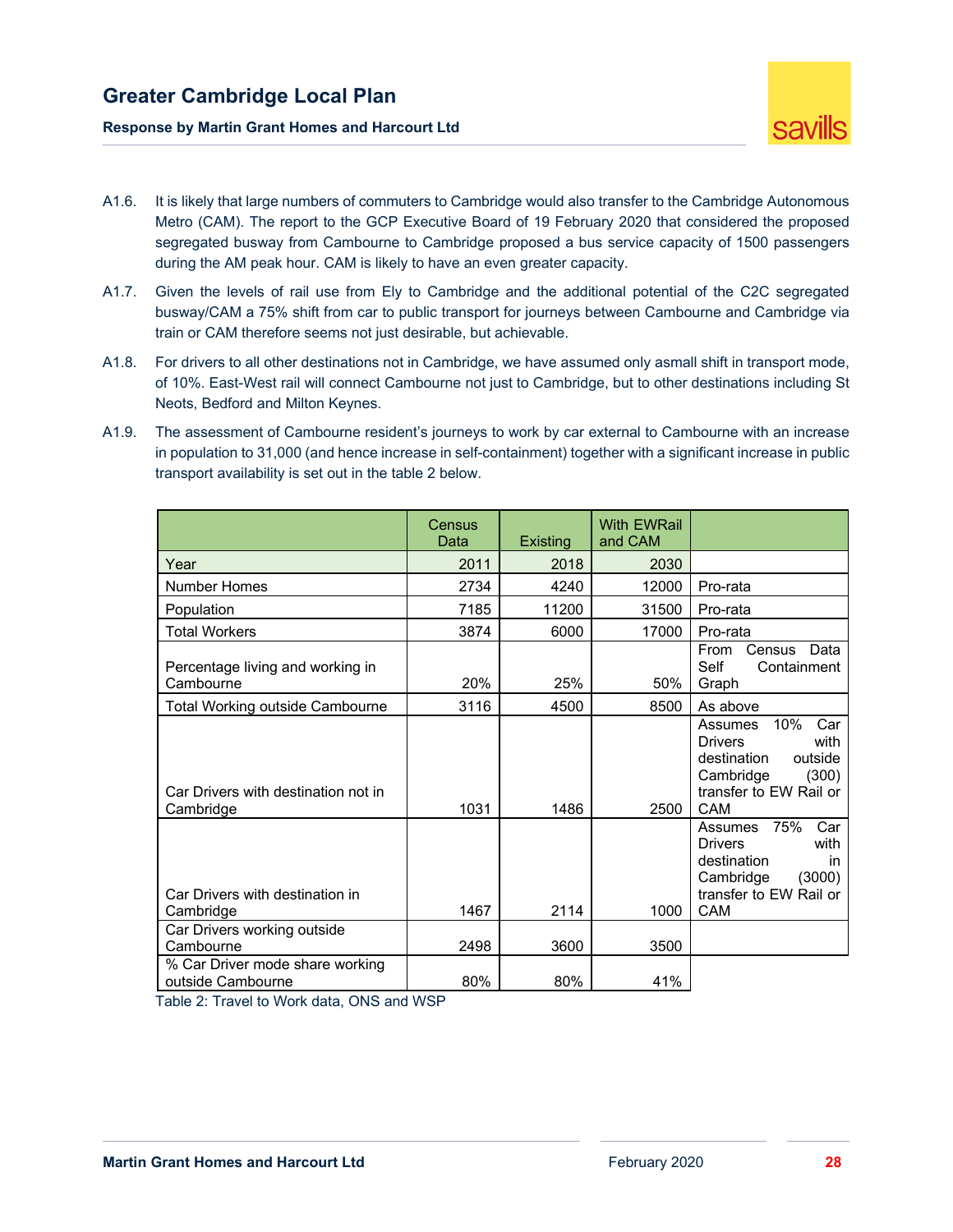

### **Conclusions on traffic generation**

A1.10. Census data from 2011 (see Table 2 below) shows that in 2011 some 2,500 Cambourne residents drove to work to employment destinations outside of the town, which is estimated to have risen to about 3,600 in 2018 given the population increase. Assuming the increase in self-containment set out above as Cambourne expands further, and the modal shifts away from car use arising from E-W Rail and CAM, a population of some 31,000 residents at Cambourne would generate no greater volume of car trips arriving at or departing from Cambourne than the existing (2018) situation.